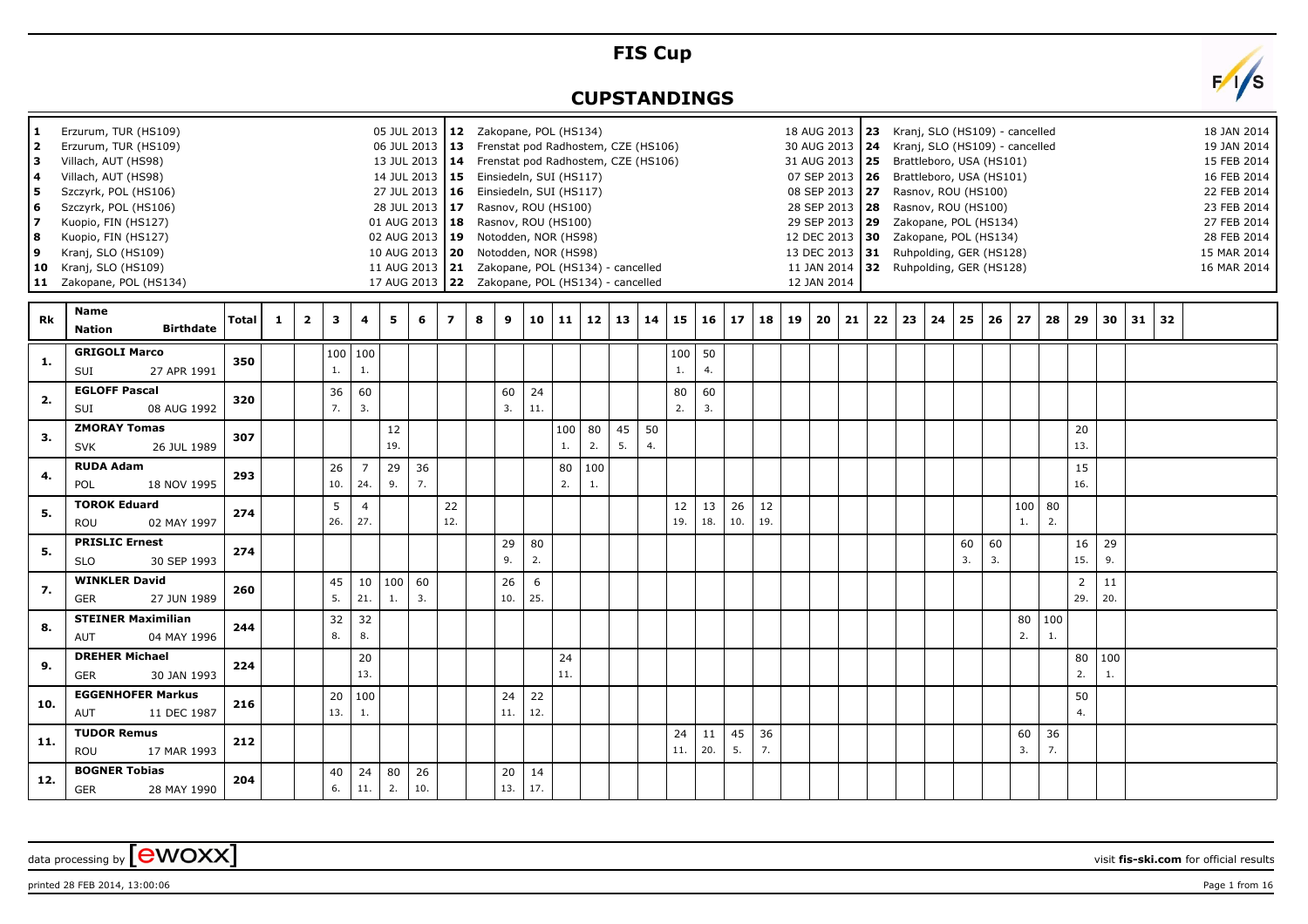| Rk  | Name                                                | Total | $\mathbf{1}$ | $\overline{2}$ | $\overline{\mathbf{3}}$ | 4         | 5        | 6         | $\overline{ }$ | 8        | 9              | 10             | 11       | 12       | 13  | 14  | 15       | 16        | 17  | 18  | 19  | 20  | 21 | 22 | 23 | 24 | 25      | 26         | 27       | 28       | 29 | 30             | 31 | 32 |  |
|-----|-----------------------------------------------------|-------|--------------|----------------|-------------------------|-----------|----------|-----------|----------------|----------|----------------|----------------|----------|----------|-----|-----|----------|-----------|-----|-----|-----|-----|----|----|----|----|---------|------------|----------|----------|----|----------------|----|----|--|
|     | <b>Birthdate</b><br><b>Nation</b>                   |       |              |                |                         |           |          |           |                |          |                |                |          |          |     |     |          |           |     |     |     |     |    |    |    |    |         |            |          |          |    |                |    |    |  |
| 12. | <b>CECON Federico</b>                               | 204   |              |                |                         | 36        |          |           |                |          | 45             | 45             |          |          | 60  | 18  |          |           |     |     |     |     |    |    |    |    |         |            |          |          |    |                |    |    |  |
|     | 11 JUN 1994<br>ITA                                  |       |              |                |                         | 7.        |          |           |                |          | 5.             | 5.             |          |          | 3.  | 14. |          |           |     |     |     |     |    |    |    |    |         |            |          |          |    |                |    |    |  |
| 14. | <b>SEMENIC Anze</b>                                 | 200   |              |                |                         |           |          |           |                |          | 100            | 100            |          |          |     |     |          |           |     |     |     |     |    |    |    |    |         |            |          |          |    |                |    |    |  |
|     | 01 AUG 1993<br><b>SLO</b>                           |       |              |                |                         |           |          |           |                |          | 1.             | $\mathbf{1}$ . |          |          |     |     |          |           |     |     |     |     |    |    |    |    |         |            |          |          |    |                |    |    |  |
| 14. | <b>ZUPANCIC Miran</b>                               | 200   |              |                |                         |           |          |           |                |          |                |                |          |          |     |     |          |           |     |     |     |     |    |    |    |    | 100 100 |            |          |          |    |                |    |    |  |
|     | <b>SLO</b><br>11 NOV 1989                           |       |              |                |                         |           |          |           |                |          |                |                |          |          |     |     |          |           |     |     |     |     |    |    |    |    | 1.      | 1.         |          |          |    |                |    |    |  |
| 16. | <b>MEZNAR Mitja</b>                                 | 196   |              |                |                         |           |          |           |                |          | 36             |                |          |          |     |     |          |           |     |     |     |     |    |    |    |    | 80      | ${\bf 80}$ |          |          |    |                |    |    |  |
|     | 30 JUN 1988<br><b>SLO</b>                           |       |              |                |                         |           |          |           |                |          | 7.             |                |          |          |     |     |          |           |     |     |     |     |    |    |    |    | 2.      | 2.         |          |          |    |                |    |    |  |
| 17. | <b>HORLACHER Kevin</b><br>24 SEP 1989<br><b>GER</b> | 195   |              |                |                         | 45<br>5.  | 36<br>7. | 32<br>8.  |                |          | 32<br>8.       | 50<br>4.       |          |          |     |     |          |           |     |     |     |     |    |    |    |    |         |            |          |          |    |                |    |    |  |
|     | <b>KANTYKA Przemyslaw</b>                           |       |              |                |                         |           |          |           |                |          |                |                |          |          |     |     |          |           |     |     |     |     |    |    |    |    |         |            |          |          |    |                |    |    |  |
| 18. | 15 DEC 1996<br>POL                                  | 192   |              |                |                         |           | 60<br>3. | 22<br>12. |                |          |                |                | 50<br>4. | 60<br>3. |     |     |          |           |     |     |     |     |    |    |    |    |         |            |          |          |    |                |    |    |  |
|     | GASIENICA-KOTELNICKI                                |       |              |                |                         |           | 50       | 100       |                |          |                |                | 40       |          |     |     |          |           |     |     |     |     |    |    |    |    |         |            |          |          |    |                |    |    |  |
| 19. | POL<br>14 NOV 1989                                  | 190   |              |                |                         |           | 4.       | 1.        |                |          |                |                | 6.       |          |     |     |          |           |     |     |     |     |    |    |    |    |         |            |          |          |    |                |    |    |  |
|     | <b>SLIZ Rafal</b>                                   |       |              |                |                         |           | 22       |           |                |          |                |                |          |          | 100 | 45  |          |           |     |     |     |     |    |    |    |    |         |            |          |          |    | 15             |    |    |  |
| 20. | POL<br>11 JUL 1983                                  | 182   |              |                |                         |           | 12.      |           |                |          |                |                |          |          | 1.  | 5.  |          |           |     |     |     |     |    |    |    |    |         |            |          |          |    | 16.            |    |    |  |
|     | <b>TAKAHASHI Daito</b>                              |       |              |                |                         |           |          |           |                |          |                |                |          |          |     |     |          |           | 100 | 80  |     |     |    |    |    |    |         |            |          |          |    |                |    |    |  |
| 21. | <b>JPN</b><br>16 DEC 1980                           | 180   |              |                |                         |           |          |           |                |          |                |                |          |          |     |     |          |           | 1.  | 2.  |     |     |    |    |    |    |         |            |          |          |    |                |    |    |  |
|     | <b>BERGQUIST Hans Petter</b>                        |       |              |                |                         |           |          |           |                |          |                |                |          |          |     |     |          |           |     |     | 100 | 80  |    |    |    |    |         |            |          |          |    |                |    |    |  |
| 21. | <b>NOR</b><br>20 JAN 1994                           | 180   |              |                |                         |           |          |           |                |          |                |                |          |          |     |     |          |           |     |     | 1.  | 2.  |    |    |    |    |         |            |          |          |    |                |    |    |  |
| 21. | <b>NEDREJORD Ole Mathis</b>                         | 180   |              |                |                         |           |          |           |                |          |                |                |          |          |     |     |          |           |     |     | 80  | 100 |    |    |    |    |         |            |          |          |    |                |    |    |  |
|     | <b>NOR</b><br>26 JUN 1996                           |       |              |                |                         |           |          |           |                |          |                |                |          |          |     |     |          |           |     |     | 2.  | 1.  |    |    |    |    |         |            |          |          |    |                |    |    |  |
| 24. | <b>GLASDER Michael</b>                              | 178   |              |                |                         |           |          |           |                |          |                |                |          |          |     |     |          |           |     |     | 50  | 60  |    |    |    |    | 36      | 32         |          |          |    |                |    |    |  |
|     | <b>USA</b><br>27 MAR 1989                           |       |              |                |                         |           |          |           |                |          |                |                |          |          |     |     |          |           |     |     | 4.  | 3.  |    |    |    |    | 7.      | 8.         |          |          |    |                |    |    |  |
| 25. | <b>ALTHAUS Daniel</b>                               | 168   |              |                | 50                      | 32        | 15       | 45        |                |          | $\overline{4}$ | 15             |          |          |     |     |          |           |     |     |     |     |    |    |    |    |         |            |          |          |    | $\overline{7}$ |    |    |  |
|     | 29 JUN 1993<br><b>GER</b>                           |       |              |                | 4.                      | 8.        | 16.      | 5.        |                |          | 27.            | 16.            |          |          |     |     |          |           |     |     |     |     |    |    |    |    |         |            |          |          |    | 24.            |    |    |  |
| 26. | <b>ROMASHOV Alexey</b>                              | 160   |              |                |                         |           |          |           | 100<br>1.      | 60<br>3. |                |                |          |          |     |     |          |           |     |     |     |     |    |    |    |    |         |            |          |          |    |                |    |    |  |
|     | 29 APR 1992<br><b>RUS</b><br><b>SCHMID Martin</b>   |       |              |                |                         |           |          |           |                |          |                |                |          |          |     |     |          |           |     |     |     |     |    |    |    |    |         |            |          |          |    |                |    |    |  |
| 27. | 23 JUL 1996<br>AUT                                  | 159   |              |                | 20<br>13.               | 16<br>15. |          |           |                |          |                |                |          |          |     |     | 29<br>9. | 22<br>12. |     |     |     |     |    |    |    |    |         |            | 40<br>6. | 32<br>8. |    |                |    |    |  |
|     | <b>PITEA Sorin Iulian</b>                           |       |              |                |                         |           | 8        |           |                |          |                |                |          |          |     |     |          |           | 24  | 16  |     |     |    |    |    |    |         |            | 50       | 60       |    |                |    |    |  |
| 28. | 09 JUL 1997<br>ROU                                  | 158   |              |                |                         |           | 23.      |           |                |          |                |                |          |          |     |     |          |           | 11. | 15. |     |     |    |    |    |    |         |            | 4.       | 3.       |    |                |    |    |  |
|     | <b>BENEDIK Matic</b>                                |       |              |                |                         |           |          |           |                |          |                | 36             | 15       | 50       |     |     |          |           |     |     |     |     |    |    |    |    | 50      | 5          |          |          |    |                |    |    |  |
| 29. | <b>SLO</b><br>03 MAR 1993                           | 156   |              |                |                         |           |          |           |                |          |                | 7.             | 16.      | 4.       |     |     |          |           |     |     |     |     |    |    |    |    | 4.      | 26.        |          |          |    |                |    |    |  |
|     | <b>KRAMARSIC Matic</b>                              |       |              |                |                         |           |          |           |                |          | 14             | 60             |          |          |     |     |          |           |     |     |     |     |    |    |    |    | 40      | $40\,$     |          |          |    |                |    |    |  |
| 30. | <b>SLO</b><br>02 FEB 1990                           | 154   |              |                |                         |           |          |           |                |          | 17.            | 3.             |          |          |     |     |          |           |     |     |     |     |    |    |    |    | 6.      | 6.         |          |          |    |                |    |    |  |
|     | <b>KARTA Samet</b>                                  |       |              |                |                         |           | 16       | 40        |                |          | 11             |                | 29       | 20       | 16  | 22  |          |           |     |     |     |     |    |    |    |    |         |            |          |          |    |                |    |    |  |
| 30. | <b>TUR</b><br>09 SEP 1993                           | 154   |              |                |                         |           | 15.      | 6.        |                |          | 20.            |                | 9.       | 13.      | 15. | 12. |          |           |     |     |     |     |    |    |    |    |         |            |          |          |    |                |    |    |  |

printed 28 FEB 2014, 13:00:06 Page 2 from 16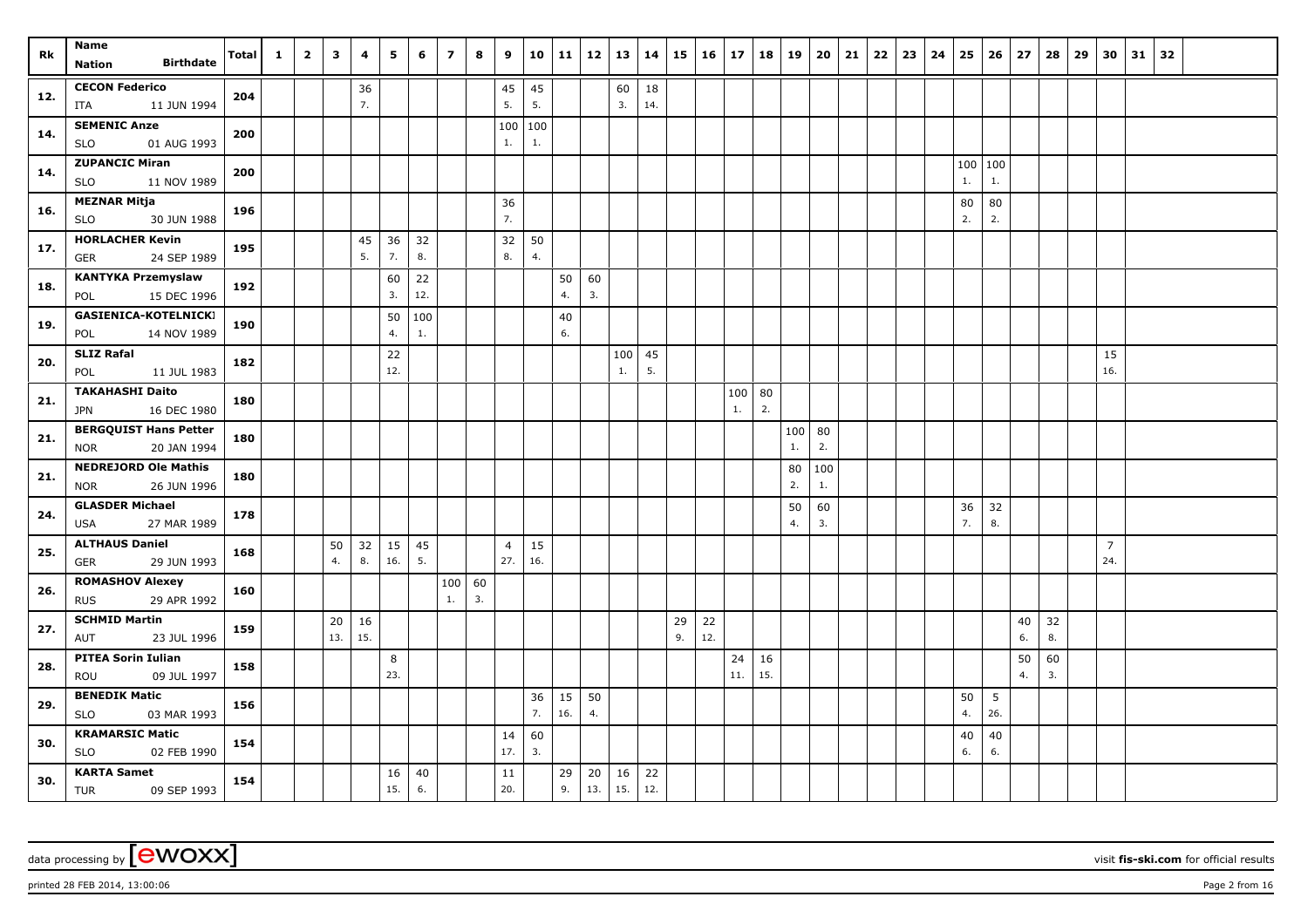| Rk  | Name                                               | <b>Total</b> | $\mathbf{1}$ | $\overline{2}$ | $\overline{\mathbf{3}}$ | 4         | 5        | 6         | $\overline{7}$ | 8  | 9         | 10           | 11       | 12  | 13 | 14  | 15       | <b>16</b> | 17       | 18        | 19       | 20 <sub>1</sub> | 21 | 22 | 23 | 24 | 25  | 26  | 27        | 28        | 29        | 30       | 31 | 32 |  |
|-----|----------------------------------------------------|--------------|--------------|----------------|-------------------------|-----------|----------|-----------|----------------|----|-----------|--------------|----------|-----|----|-----|----------|-----------|----------|-----------|----------|-----------------|----|----|----|----|-----|-----|-----------|-----------|-----------|----------|----|----|--|
|     | <b>Birthdate</b><br><b>Nation</b>                  |              |              |                |                         |           |          |           |                |    |           |              |          |     |    |     |          |           |          |           |          |                 |    |    |    |    |     |     |           |           |           |          |    |    |  |
| 30. | <b>WOLNY Jakub</b>                                 | 154          |              |                | 5                       |           | 26       | 18        |                |    |           |              | 60       | 45  |    |     |          |           |          |           |          |                 |    |    |    |    |     |     |           |           |           |          |    |    |  |
|     | 15 MAY 1995<br>POL                                 |              |              |                | 26.                     |           | 10.      | 14.       |                |    |           |              | 3.       | 5.  |    |     |          |           |          |           |          |                 |    |    |    |    |     |     |           |           |           |          |    |    |  |
| 33. | <b>WANGLER Niclas</b><br>21 MAR 1993<br><b>GER</b> | 151          |              |                |                         | 14<br>17. |          | 80<br>2.  |                |    | 22<br>12. | 26<br>10.    |          |     |    |     |          |           |          |           |          |                 |    |    |    |    |     |     |           |           | 9<br>22.  |          |    |    |  |
|     | <b>ZIMA Rok</b>                                    |              |              |                | 80                      | 18        |          |           |                |    | 8         | 10           | 6        | 26  |    |     |          |           |          |           |          |                 |    |    |    |    |     |     |           |           |           |          |    |    |  |
| 34. | <b>SLO</b><br>07 AUG 1988                          | 148          |              |                | 2.                      | 14.       |          |           |                |    | 23.       | 21.          | 25.      | 10. |    |     |          |           |          |           |          |                 |    |    |    |    |     |     |           |           |           |          |    |    |  |
| 35. | <b>TOLLINGER Elias</b>                             |              |              |                |                         |           |          |           |                |    |           |              |          |     |    |     | 45       | 100       |          |           |          |                 |    |    |    |    |     |     |           |           |           |          |    |    |  |
|     | 25 MAR 1995<br>AUT                                 | 145          |              |                |                         |           |          |           |                |    |           |              |          |     |    |     | 5.       | 1.        |          |           |          |                 |    |    |    |    |     |     |           |           |           |          |    |    |  |
| 36. | <b>KUKULA Artur</b>                                | 142          |              |                |                         |           | 32       | 9         |                |    |           |              |          | 32  | 45 | 24  |          |           |          |           |          |                 |    |    |    |    |     |     |           |           |           |          |    |    |  |
|     | 17 JUL 1992<br>POL                                 |              |              |                |                         |           | 8.       | 22.       |                |    |           |              |          | 8.  | 5. | 11. |          |           |          |           |          |                 |    |    |    |    |     |     |           |           |           |          |    |    |  |
| 37. | <b>STREITLER Patrick</b>                           | 140          |              |                |                         |           |          |           |                |    |           |              |          |     |    |     | 60       | 80        |          |           |          |                 |    |    |    |    |     |     |           |           |           |          |    |    |  |
|     | 17 APR 1995<br>AUT<br><b>TATU Robert Valentin</b>  |              |              |                |                         |           |          |           |                |    |           |              |          |     |    |     | 3.       | 2.        |          |           |          |                 |    |    |    |    |     |     |           |           |           |          |    |    |  |
| 38. | 03 JUL 1996<br>ROU                                 | 139          |              |                |                         |           |          | 13<br>18. |                |    |           |              |          |     |    |     |          |           | 60<br>3. | 20<br>13. |          |                 |    |    |    |    |     |     | 24<br>11. | 22<br>12. |           |          |    |    |  |
|     | <b>PEIER Killian</b>                               |              |              |                | 60                      | 16        |          |           |                |    | 13        | 5            |          |     |    |     | 14       | 29        |          |           |          |                 |    |    |    |    |     |     |           |           |           |          |    |    |  |
| 39. | 28 MAR 1995<br>SUI                                 | 137          |              |                | 3.                      | 15.       |          |           |                |    | 18.       | 26.          |          |     |    |     | 17.      | 9.        |          |           |          |                 |    |    |    |    |     |     |           |           |           |          |    |    |  |
| 39. | <b>HUBER Daniel</b>                                | 137          |              |                | 10                      | 6         |          |           |                |    | 15        | 16           |          |     |    |     |          |           | 50       | 40        |          |                 |    |    |    |    |     |     |           |           |           |          |    |    |  |
|     | 02 JAN 1993<br>AUT                                 |              |              |                | 21.                     | 25.       |          |           |                |    | 16.       | 15.          |          |     |    |     |          |           | 4.       | 6.        |          |                 |    |    |    |    |     |     |           |           |           |          |    |    |  |
| 41. | <b>KOBAYASHI Ryoyu</b>                             | 136          |              |                |                         |           |          |           |                |    |           |              |          |     |    |     |          |           | 36       | 100       |          |                 |    |    |    |    |     |     |           |           |           |          |    |    |  |
|     | 08 NOV 1996<br>JPN                                 |              |              |                |                         |           |          |           |                |    |           |              |          |     |    |     |          |           | 7.       | 1.        |          |                 |    |    |    |    |     |     |           |           |           |          |    |    |  |
| 42. | <b>HAYBOECK Alexander</b>                          | 135          |              |                | 22<br>12.               | 40<br>6.  |          |           |                |    |           |              |          |     |    |     | 36<br>7. | 32<br>8.  |          |           |          |                 |    |    |    |    |     |     |           |           | 5<br>26.  |          |    |    |  |
|     | AUT<br>08 JUL 1995<br><b>BAZHENOV Aleksandr</b>    |              |              |                |                         |           |          |           |                |    |           |              |          |     |    |     |          |           |          |           |          |                 |    |    |    |    |     |     |           |           |           |          |    |    |  |
| 43. | 13 JUL 1995<br><b>RUS</b>                          | 126          |              |                |                         |           |          |           |                |    |           |              |          |     |    |     |          |           |          |           | 36<br>7. |                 |    |    |    |    |     |     | 45<br>5.  | 45<br>5.  |           |          |    |    |  |
|     | <b>MAEAETTAE Jarkko</b>                            |              |              |                |                         |           |          |           | 80             | 45 |           |              |          |     |    |     |          |           |          |           |          |                 |    |    |    |    |     |     |           |           |           |          |    |    |  |
| 44. | 28 DEC 1994<br>FIN                                 | 125          |              |                |                         |           |          |           | 2.             | 5. |           |              |          |     |    |     |          |           |          |           |          |                 |    |    |    |    |     |     |           |           |           |          |    |    |  |
| 44. | <b>HOLLAUS Francesco</b>                           | 125          |              |                |                         |           |          |           |                |    | 5         |              |          |     |    |     |          |           |          |           |          |                 |    |    |    |    |     |     |           |           | 60        | 60       |    |    |  |
|     | 16 DEC 1994<br>AUT                                 |              |              |                |                         |           |          |           |                |    | 26.       |              |          |     |    |     |          |           |          |           |          |                 |    |    |    |    |     |     |           |           | 3.        | 3.       |    |    |  |
| 46. | <b>JUDEZ Dejan</b>                                 | 123          |              |                | 26                      | 14        |          |           |                |    | 80        | $\mathbf{3}$ |          |     |    |     |          |           |          |           |          |                 |    |    |    |    |     |     |           |           |           |          |    |    |  |
|     | 02 AUG 1990<br><b>SLO</b>                          |              |              |                | 10.                     | 17.       |          |           |                |    | 2.        | 28.          |          |     |    |     |          |           |          |           |          |                 |    |    |    |    |     |     |           |           |           |          |    |    |  |
| 47. | ZAPOTOCZNY Andrzej                                 | 118          |              |                |                         |           | 45<br>5. | 20<br>13. |                |    |           |              | 45<br>5. |     |    |     |          |           |          |           |          |                 |    |    |    |    |     |     |           |           |           | 8<br>23. |    |    |  |
|     | 16 OCT 1991<br>POL<br><b>MANDL Ziga</b>            |              |              |                |                         |           |          |           |                |    |           |              |          |     |    |     |          |           |          |           |          |                 |    |    |    |    |     |     |           |           |           |          |    |    |  |
| 48. | <b>SLO</b><br>13 JAN 1990                          | 116          |              |                | 10<br>21.               |           |          |           |                |    | 50<br>4.  | 32<br>8.     |          |     |    |     |          |           |          |           |          |                 |    |    |    |    |     |     |           |           | 24<br>11. |          |    |    |  |
|     | <b>CIKL Martin</b>                                 |              |              |                |                         |           |          |           |                |    |           |              |          |     | 80 | 36  |          |           |          |           |          |                 |    |    |    |    |     |     |           |           |           |          |    |    |  |
| 48. | CZE<br>17 AUG 1987                                 | 116          |              |                |                         |           |          |           |                |    |           |              |          |     | 2. | 7.  |          |           |          |           |          |                 |    |    |    |    |     |     |           |           |           |          |    |    |  |
| 50. | <b>BJOERENG Joacim Oeder</b>                       | 113          |              |                |                         |           |          |           |                |    |           |              |          |     |    |     |          |           |          |           | 40       | 29              |    |    |    |    | 24  | 20  |           |           |           |          |    |    |  |
|     | <b>NOR</b><br>14 DEC 1995                          |              |              |                |                         |           |          |           |                |    |           |              |          |     |    |     |          |           |          |           | 6.       | 9.              |    |    |    |    | 11. | 13. |           |           |           |          |    |    |  |

printed 28 FEB 2014, 13:00:06 Page 3 from 16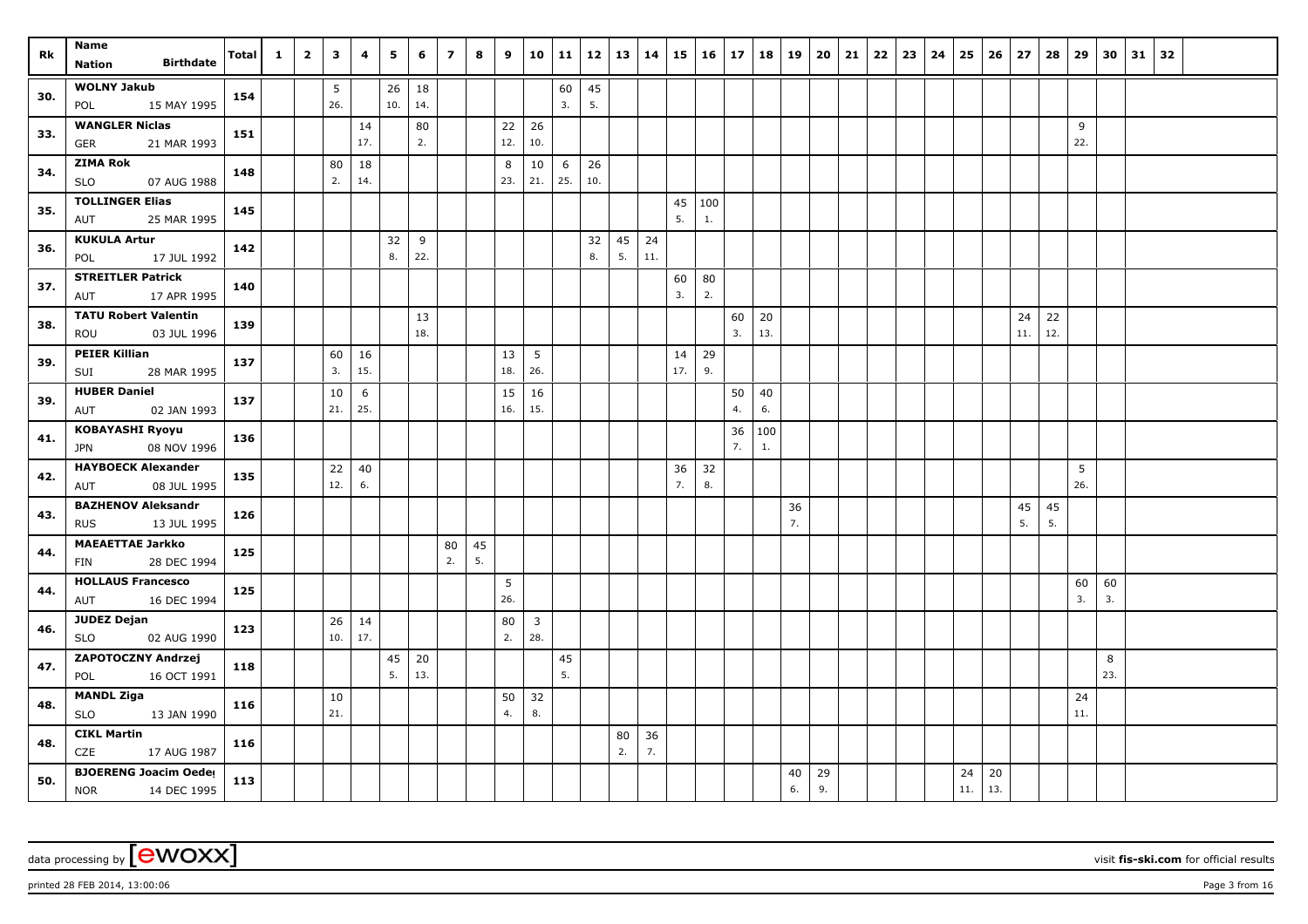| Rk  | Name                                                    |       | $\mathbf{1}$ | $\overline{2}$ | $\overline{\mathbf{3}}$ | 4  | 5 | 6         | $\overline{ }$ | 8   | 9            | 10             | 11        | 12  | 13 | 14  |     | $15 \mid 16$ | 17  | 18  | 19          | $20 \mid 21$   | 22 | 23 | 24 | 25       | 26       | 27  | 28        | 29             | 30       | 31 | 32 |  |
|-----|---------------------------------------------------------|-------|--------------|----------------|-------------------------|----|---|-----------|----------------|-----|--------------|----------------|-----------|-----|----|-----|-----|--------------|-----|-----|-------------|----------------|----|----|----|----------|----------|-----|-----------|----------------|----------|----|----|--|
|     | <b>Birthdate</b><br><b>Nation</b>                       | Total |              |                |                         |    |   |           |                |     |              |                |           |     |    |     |     |              |     |     |             |                |    |    |    |          |          |     |           |                |          |    |    |  |
| 50. | <b>BLEGA Stefan Valentin</b>                            | 113   |              |                |                         |    |   |           |                |     |              |                |           |     |    |     |     |              | 11  |     | $3 \mid 13$ | 14             |    |    |    |          |          | 32  | 40        |                |          |    |    |  |
|     | 05 SEP 1998<br>ROU                                      |       |              |                |                         |    |   |           |                |     |              |                |           |     |    |     |     |              | 20. | 28. | 18.         | 17.            |    |    |    |          |          | 8.  | 6.        |                |          |    |    |  |
| 52. | SATO Yukiya                                             | 112   |              |                |                         |    |   |           |                |     |              |                |           |     |    |     |     |              | 80  | 32  |             |                |    |    |    |          |          |     |           |                |          |    |    |  |
|     | 19 JUN 1995<br><b>JPN</b>                               |       |              |                |                         |    |   |           |                |     |              |                |           |     |    |     |     |              | 2.  | 8.  |             |                |    |    |    |          |          |     |           |                |          |    |    |  |
| 53. | <b>ZAGAR Rozle</b>                                      | 111   |              |                | 32                      | 50 |   |           |                |     | 18           | 11             |           |     |    |     |     |              |     |     |             |                |    |    |    |          |          |     |           |                |          |    |    |  |
|     | <b>SLO</b><br>17 SEP 1989                               |       |              |                | 8.                      | 4. |   |           |                |     | 14.          | 20.            |           |     |    |     |     |              |     |     |             |                |    |    |    |          |          |     |           |                |          |    |    |  |
| 53. | <b>WALLACE Brian</b>                                    | 111   |              |                |                         |    |   |           |                |     |              |                | 15        | 13  |    |     |     |              |     |     | 12          | $\overline{7}$ |    |    |    | 26       | 22       |     |           |                | 16       |    |    |  |
|     | 03 JUL 1993<br><b>USA</b>                               |       |              |                |                         |    |   |           |                |     |              |                | 16.       | 18. |    |     |     |              |     |     | 19.         | 24.            |    |    |    | 10.      | 12.      |     |           |                | 15.      |    |    |  |
| 53. | <b>RHOADS William</b>                                   | 111   |              |                |                         |    |   |           |                |     |              |                | 3         | 18  |    |     |     |              |     |     |             |                |    |    |    | 32       | 29       |     |           | 29             |          |    |    |  |
|     | 08 JUN 1995<br><b>USA</b>                               |       |              |                |                         |    |   |           |                |     |              |                | 28.       | 14. |    |     |     |              |     |     |             |                |    |    |    | 8.       | 9.       |     |           | 9.             |          |    |    |  |
| 56. | <b>SEDLAK Borek</b>                                     | 109   |              |                |                         |    |   |           |                |     |              |                |           |     | 50 | 29  |     |              |     |     |             |                |    |    |    |          |          |     |           | $\overline{4}$ | 26       |    |    |  |
|     | 15 JUN 1981<br>CZE                                      |       |              |                |                         |    |   |           |                |     |              |                |           |     | 4. | 9.  |     |              |     |     |             |                |    |    |    |          |          |     |           | 27.            | 10.      |    |    |  |
| 56. | <b>MATTOON Nicholas</b>                                 | 109   |              |                |                         |    |   |           |                |     |              |                |           |     |    |     |     |              |     |     | 29<br>9.    |                |    |    |    | 18       | 26       | 16  | 20<br>13. |                |          |    |    |  |
|     | 04 AUG 1995<br>USA                                      |       |              |                |                         |    |   |           |                |     |              |                |           |     |    |     |     |              |     |     |             |                |    |    |    | 14.      | 10.      | 15. |           |                |          |    |    |  |
| 58. | <b>BARTOL Gasper</b><br>27 SEP 1991                     | 108   |              |                |                         |    |   |           |                |     |              |                | 20<br>13. |     |    |     |     |              |     |     |             |                |    |    |    |          |          |     |           | 8<br>23.       | 80<br>2. |    |    |  |
|     | <b>SLO</b>                                              |       |              |                |                         |    |   |           |                |     |              |                |           |     |    |     |     |              |     |     |             |                |    |    |    |          |          |     |           |                |          |    |    |  |
| 59. | <b>SKINNES Stian Andre</b><br><b>NOR</b><br>19 AUG 1991 | 106   |              |                |                         |    |   | 11<br>20. |                |     |              |                |           |     |    |     |     |              |     |     |             |                |    |    |    | 45<br>5. | 50<br>4. |     |           |                |          |    |    |  |
|     | <b>MABUCHI Minato</b>                                   |       |              |                |                         |    |   |           |                |     |              |                |           |     |    |     |     |              | 45  | 60  |             |                |    |    |    |          |          |     |           |                |          |    |    |  |
| 60. | <b>JPN</b><br>28 JUN 1992                               | 105   |              |                |                         |    |   |           |                |     |              |                |           |     |    |     |     |              | 5.  | 3.  |             |                |    |    |    |          |          |     |           |                |          |    |    |  |
|     | <b>HUBER Stefan</b>                                     |       |              |                |                         |    |   |           |                |     |              | 29             |           |     |    |     | 15  | 26           |     |     |             |                |    |    |    |          |          |     |           | 32             |          |    |    |  |
| 61. | AUT<br>08 MAR 1994                                      | 102   |              |                |                         |    |   |           |                |     |              | 9.             |           |     |    |     | 16. | 10.          |     |     |             |                |    |    |    |          |          |     |           | 8.             |          |    |    |  |
|     | <b>BICKNER Kevin</b>                                    |       |              |                |                         |    |   |           |                |     | $\mathbf{1}$ | $\overline{4}$ |           |     |    |     |     |              |     |     |             | 12             |    |    |    | 20       | 45       |     |           | 6              | 13       |    |    |  |
| 62. | <b>USA</b><br>23 SEP 1996                               | 101   |              |                |                         |    |   |           |                |     | 30.          | 27.            |           |     |    |     |     |              |     |     |             | 19.            |    |    |    | 13.      | 5.       |     |           | 25.            | 18.      |    |    |  |
|     | <b>WOHLGENANNT Ulrich</b>                               |       |              |                |                         |    |   |           |                | 100 |              |                |           |     |    |     |     |              |     |     |             |                |    |    |    |          |          |     |           |                |          |    |    |  |
| 63. | 01 AUG 1994<br>AUT                                      | 100   |              |                |                         |    |   |           |                | 1.  |              |                |           |     |    |     |     |              |     |     |             |                |    |    |    |          |          |     |           |                |          |    |    |  |
|     | <b>MOILANEN Lasse</b>                                   |       |              |                |                         |    |   |           |                |     |              |                |           |     |    |     |     |              |     |     | 60          | 40             |    |    |    |          |          |     |           |                |          |    |    |  |
| 63. | 04 FEB 1995<br><b>FIN</b>                               | 100   |              |                |                         |    |   |           |                |     |              |                |           |     |    |     |     |              |     |     | 3.          | 6.             |    |    |    |          |          |     |           |                |          |    |    |  |
| 63. | <b>KOUDELKA Roman</b>                                   | 100   |              |                |                         |    |   |           |                |     |              |                |           |     |    | 100 |     |              |     |     |             |                |    |    |    |          |          |     |           |                |          |    |    |  |
|     | 09 JUL 1989<br>CZE                                      |       |              |                |                         |    |   |           |                |     |              |                |           |     |    | 1.  |     |              |     |     |             |                |    |    |    |          |          |     |           |                |          |    |    |  |
| 63. | <b>MECHLER Maximilian</b>                               | 100   |              |                |                         |    |   |           |                |     |              |                |           |     |    |     |     |              |     |     |             |                |    |    |    |          |          |     |           | 100            |          |    |    |  |
|     | 03 JAN 1984<br>GER                                      |       |              |                |                         |    |   |           |                |     |              |                |           |     |    |     |     |              |     |     |             |                |    |    |    |          |          |     |           | 1.             |          |    |    |  |
| 67. | <b>RUPITSCH Markus</b>                                  | 96    |              |                |                         |    |   |           |                |     |              |                |           |     |    |     |     |              |     |     |             |                |    |    |    |          |          | 36  | 60        |                |          |    |    |  |
|     | 08 NOV 1997<br>AUT                                      |       |              |                |                         |    |   |           |                |     |              |                |           |     |    |     |     |              |     |     |             |                |    |    |    |          |          | 7.  | 3.        |                |          |    |    |  |
| 67. | <b>MODIC Andraz</b>                                     | 96    |              |                |                         |    |   |           |                |     | 16           | 40             |           |     |    |     |     |              |     |     |             |                |    |    |    |          |          |     |           |                | 40       |    |    |  |
|     | <b>SLO</b><br>23 OCT 1996                               |       |              |                |                         |    |   |           |                |     | 15.          | 6.             |           |     |    |     |     |              |     |     |             |                |    |    |    |          |          |     |           |                | 6.       |    |    |  |
| 69. | <b>KAELIN Pascal</b>                                    | 95    |              |                |                         |    |   |           |                |     |              |                |           |     |    |     | 50  | 45           |     |     |             |                |    |    |    |          |          |     |           |                |          |    |    |  |
|     | SUI 11 JAN 1993                                         |       |              |                |                         |    |   |           |                |     |              |                |           |     |    |     | 4.  | 5.           |     |     |             |                |    |    |    |          |          |     |           |                |          |    |    |  |

printed 28 FEB 2014, 13:00:06 Page 4 from 16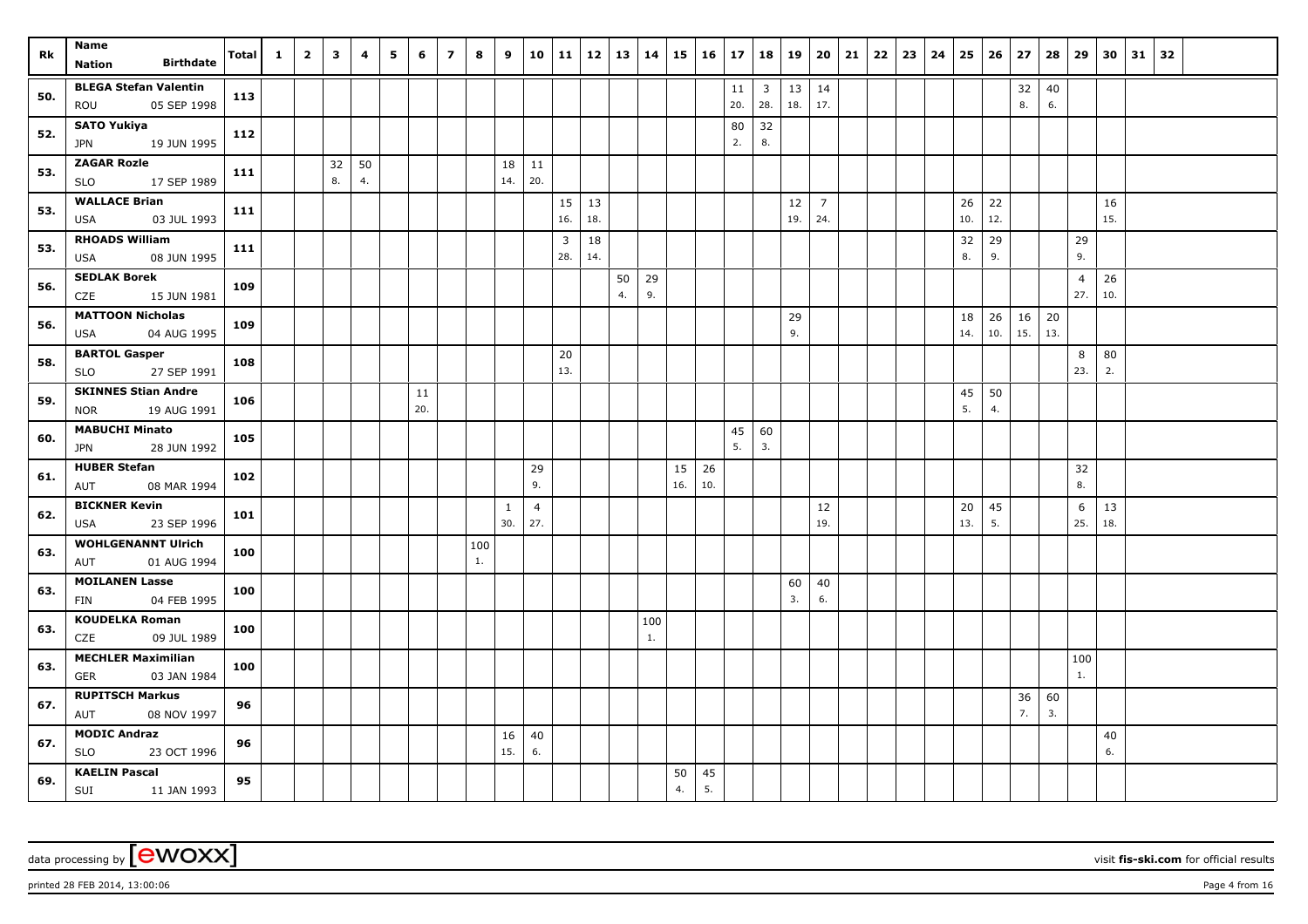|     | Name                                     |              |   |                | $\overline{\mathbf{3}}$ |     | 5   | 6              | $\overline{7}$ |     |     | 10             |     |     |              |          |                |                | 17        |     |           |           |    |    |    | 24 |           |           | 27        |           | 29        |           | 31 | 32 |  |
|-----|------------------------------------------|--------------|---|----------------|-------------------------|-----|-----|----------------|----------------|-----|-----|----------------|-----|-----|--------------|----------|----------------|----------------|-----------|-----|-----------|-----------|----|----|----|----|-----------|-----------|-----------|-----------|-----------|-----------|----|----|--|
| Rk  | <b>Birthdate</b><br><b>Nation</b>        | <b>Total</b> | 1 | $\overline{2}$ |                         | 4   |     |                |                | 8   | 9   |                | 11  | 12  | $13 \mid 14$ |          | 15             | <b>16</b>      |           | 18  | 19        | 20        | 21 | 22 | 23 |    | 25        | 26        |           | 28        |           | 30        |    |    |  |
|     | <b>STRAND Knut Jokerud</b>               |              |   |                |                         |     |     |                |                |     |     |                |     |     |              |          |                |                |           |     | 45        | 45        |    |    |    |    |           |           |           |           |           |           |    |    |  |
| 70. | 06 AUG 1996<br><b>NOR</b>                | 90           |   |                |                         |     |     |                |                |     |     |                |     |     |              |          |                |                |           |     | 5.        | 5.        |    |    |    |    |           |           |           |           |           |           |    |    |  |
| 70. | <b>VARESCO Daniele</b>                   | 90           |   |                | 16                      | 9   |     |                |                |     | 12  | $\overline{7}$ |     |     | 26           | 20       |                |                |           |     |           |           |    |    |    |    |           |           |           |           |           |           |    |    |  |
|     | 25 JUL 1995<br>ITA                       |              |   |                | 15.                     | 22. |     |                |                |     | 19. | 24.            |     |     | 10.          | 13.      |                |                |           |     |           |           |    |    |    |    |           |           |           |           |           |           |    |    |  |
| 72. | <b>KULIKOV Sergei</b>                    | 83           |   |                | 8                       | 12  |     |                |                |     |     |                |     | 15  |              |          | $\overline{4}$ | $\overline{3}$ |           |     |           |           |    |    |    |    |           |           | 26        | 15        |           |           |    |    |  |
|     | <b>RUS</b><br>20 APR 1994                |              |   |                | 23.                     | 19. |     |                |                |     |     |                |     | 16. |              |          | 27.            | 28.            |           |     |           |           |    |    |    |    |           |           | 10.       | 16.       |           |           |    |    |  |
| 73. | <b>SOUCEK Jan</b>                        | 82           |   |                |                         |     | 12  |                |                |     |     |                | 18  | 12  | 26           | 14       |                |                |           |     |           |           |    |    |    |    |           |           |           |           |           |           |    |    |  |
|     | CZE<br>30 JAN 1994                       |              |   |                |                         |     | 19. |                |                |     |     |                | 14. | 19. | 10.          | 17.      |                |                |           |     |           |           |    |    |    |    |           |           |           |           |           |           |    |    |  |
| 73. | <b>YLITAPIO Santeri</b>                  | 82           |   |                |                         |     |     |                | 60             | 22  |     |                |     |     |              |          |                |                |           |     |           |           |    |    |    |    |           |           |           |           |           |           |    |    |  |
|     | 22 FEB 1997<br><b>FIN</b>                |              |   |                |                         |     |     |                | 3.             | 12. |     |                |     |     |              |          |                |                |           |     |           |           |    |    |    |    |           |           |           |           |           |           |    |    |  |
| 75. | <b>LEYHE Stephan</b>                     | 80           |   |                |                         |     |     |                |                | 80  |     |                |     |     |              |          |                |                |           |     |           |           |    |    |    |    |           |           |           |           |           |           |    |    |  |
|     | 05 JAN 1992<br><b>GER</b>                |              |   |                |                         |     |     |                |                | 2.  |     |                |     |     |              |          |                |                |           |     |           |           |    |    |    |    |           |           |           |           |           |           |    |    |  |
| 75. | <b>BIELA Stanislaw</b>                   | 80           |   |                | 3                       | 11  | 40  | 14             |                |     |     |                |     |     |              |          |                |                |           |     |           |           |    |    |    |    |           |           |           |           |           | $12\,$    |    |    |  |
|     | POL<br>02 APR 1994                       |              |   |                | 28.                     | 20. | 6.  | 17.            |                |     |     |                |     |     |              |          |                |                |           |     |           |           |    |    |    |    |           |           |           |           |           | 19.       |    |    |  |
| 75. | <b>MUELLER Lukas</b>                     | 80           |   |                |                         |     |     |                |                |     |     |                |     |     |              |          |                |                | 22<br>12. | 20  |           |           |    |    |    |    |           |           |           |           | 14<br>17. | 24<br>11. |    |    |  |
|     | 14 MAR 1992<br>AUT                       |              |   |                |                         |     |     |                |                |     |     |                |     |     |              |          |                |                |           | 13. |           |           |    |    |    |    |           |           |           |           |           |           |    |    |  |
| 75. | <b>JANDA Jakub</b><br>CZE<br>27 APR 1978 | 80           |   |                |                         |     |     |                |                |     |     |                |     |     |              | 80<br>2. |                |                |           |     |           |           |    |    |    |    |           |           |           |           |           |           |    |    |  |
|     | <b>FRIBERG Christian</b>                 |              |   |                |                         |     |     |                |                |     |     |                |     |     |              |          |                |                |           |     |           |           |    |    |    |    |           |           |           |           |           |           |    |    |  |
| 79. | 08 SEP 1994<br><b>USA</b>                | 79           |   |                |                         |     |     |                |                |     |     |                |     |     |              |          |                |                |           |     | 14<br>17. | 16<br>15. |    |    |    |    | 12<br>19. | 14<br>17. | 12<br>19. | 11<br>20. |           |           |    |    |  |
|     | <b>KOT Jakub</b>                         |              |   |                |                         |     | 24  | 32             |                |     |     |                |     |     |              |          |                |                |           |     |           |           |    |    |    |    |           |           |           |           | 11        | 10        |    |    |  |
| 80. | POL<br>19 JAN 1990                       | 77           |   |                |                         |     | 11. | 8.             |                |     |     |                |     |     |              |          |                |                |           |     |           |           |    |    |    |    |           |           |           |           | 20.       | 21.       |    |    |  |
|     | <b>RAVNIK Kristijan</b>                  |              |   |                |                         |     |     |                |                |     | 9   |                |     |     |              |          |                |                |           |     |           |           |    |    |    |    |           |           |           |           | 18        | 50        |    |    |  |
| 80. | <b>SLO</b><br>11 SEP 1996                | 77           |   |                |                         |     |     |                |                |     | 22. |                |     |     |              |          |                |                |           |     |           |           |    |    |    |    |           |           |           |           | 14.       | 4.        |    |    |  |
|     | <b>DIESS Martin</b>                      |              |   |                |                         | 24  |     |                |                |     | 6   |                |     |     |              |          |                |                |           |     |           |           |    |    |    |    |           |           | $22$      | 24        |           |           |    |    |  |
| 82. | AUT<br>02 MAR 1997                       | 76           |   |                |                         | 11. |     |                |                |     | 25. |                |     |     |              |          |                |                |           |     |           |           |    |    |    |    |           |           | 12.       | 11.       |           |           |    |    |  |
|     | <b>MIETUS Grzegorz</b>                   |              |   |                |                         |     | 13  | 50             |                |     |     |                |     |     |              |          |                |                |           |     |           |           |    |    |    |    |           |           |           |           | 3         | 9         |    |    |  |
| 83. | 20 FEB 1993<br>POL                       | 75           |   |                |                         |     | 18. | 4.             |                |     |     |                |     |     |              |          |                |                |           |     |           |           |    |    |    |    |           |           |           |           | 28.       | 22.       |    |    |  |
|     | <b>HAUPT Alexander</b>                   |              |   |                |                         |     |     |                |                |     |     |                | 36  | 5   |              |          |                |                |           |     |           |           |    |    |    |    | 16        | 15        |           |           |           |           |    |    |  |
| 84. | 06 SEP 1988<br>USA                       | 72           |   |                |                         |     |     |                |                |     |     |                | 7.  | 26. |              |          |                |                |           |     |           |           |    |    |    |    | 15.       | 16.       |           |           |           |           |    |    |  |
|     | <b>STENSETH Mathis Rebne</b>             |              |   |                |                         |     |     |                |                |     |     |                |     | 11  |              |          |                |                |           |     | 24        | 36        |    |    |    |    |           |           |           |           |           |           |    |    |  |
| 85. | 17 OCT 1995<br><b>NOR</b>                | 71           |   |                |                         |     |     |                |                |     |     |                |     | 20. |              |          |                |                |           |     | 11.       | 7.        |    |    |    |    |           |           |           |           |           |           |    |    |  |
| 85. | SILIH Zak                                | 71           |   |                |                         | 26  |     | $\overline{2}$ |                |     |     | 9              | 12  | 22  |              |          |                |                |           |     |           |           |    |    |    |    |           |           |           |           |           |           |    |    |  |
|     | <b>SLO</b><br>07 NOV 1995                |              |   |                |                         | 10. |     | 29.            |                |     |     | 22.            | 19. | 12. |              |          |                |                |           |     |           |           |    |    |    |    |           |           |           |           |           |           |    |    |  |
| 87. | <b>SOGARD Jonas Gropen</b>               | 70           |   |                |                         |     |     |                |                |     |     |                |     |     |              |          |                |                |           |     | 20        | 50        |    |    |    |    |           |           |           |           |           |           |    |    |  |
|     | <b>NOR</b><br>31 JUL 1996                |              |   |                |                         |     |     |                |                |     |     |                |     |     |              |          |                |                |           |     | 13.       | 4.        |    |    |    |    |           |           |           |           |           |           |    |    |  |
| 87. | <b>NISHIKATA Shingo</b>                  | 70           |   |                |                         |     |     |                |                |     |     |                |     |     |              |          |                |                | 20        | 50  |           |           |    |    |    |    |           |           |           |           |           |           |    |    |  |
|     | 02 JAN 1995<br><b>JPN</b>                |              |   |                |                         |     |     |                |                |     |     |                |     |     |              |          |                |                | 13.       | 4.  |           |           |    |    |    |    |           |           |           |           |           |           |    |    |  |

printed 28 FEB 2014, 13:00:06 Page 5 from 16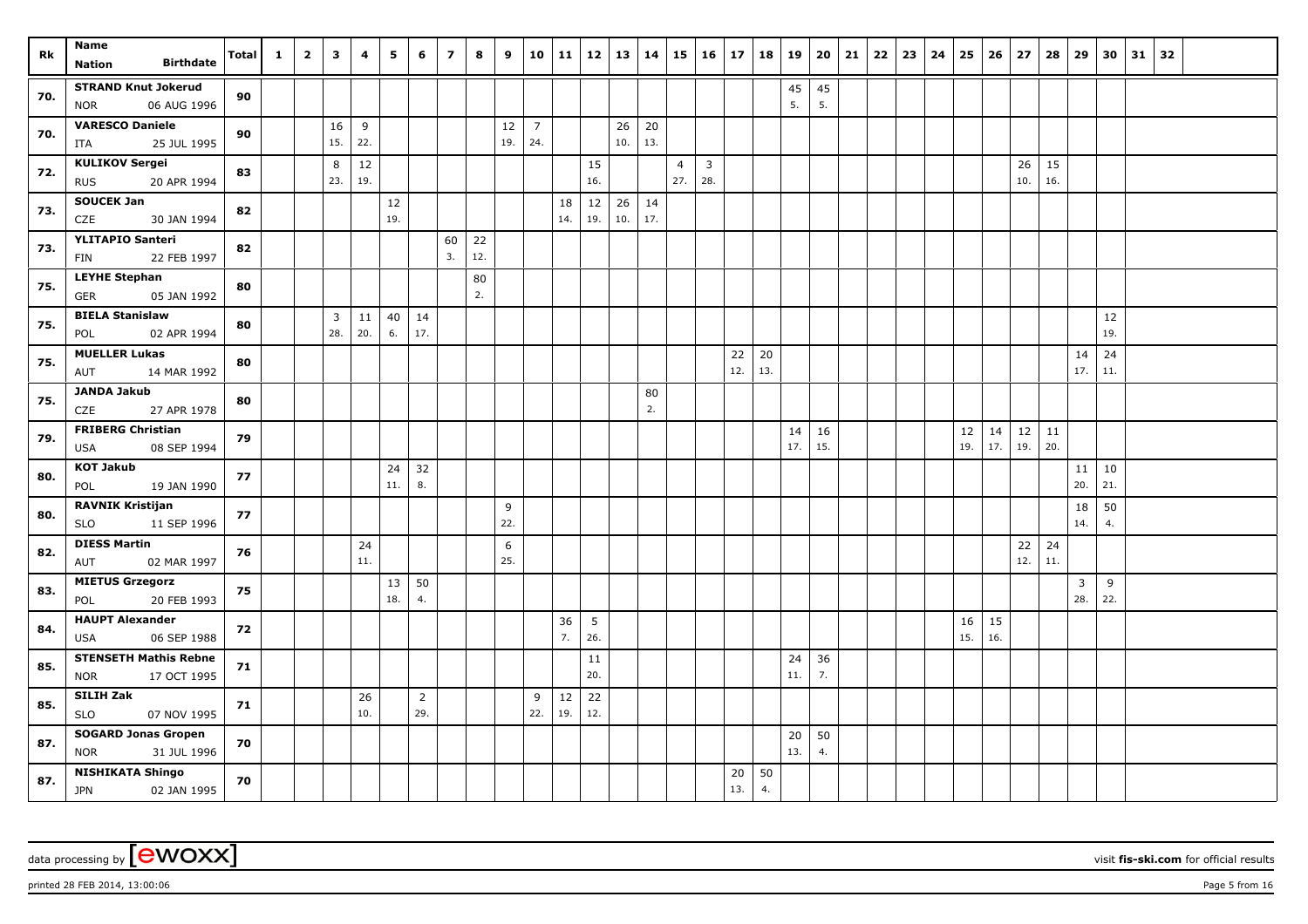| Rk   | Name<br><b>Birthdate</b><br><b>Nation</b>                 | Total | $\mathbf{1}$ | $\overline{2}$ | $\overline{\mathbf{3}}$ | 4 | 5         | 6              | $\overline{7}$ | 8         | 9  | 10  | 11 12 |                | 13       | 14                    | 15       | 16        | 17     | 18  | 19       | 20 l     | 21 | $22 \mid 23$ | 24 | 25       | 26        | 27 | 28 | 29 | 30             | 31 | 32 |  |
|------|-----------------------------------------------------------|-------|--------------|----------------|-------------------------|---|-----------|----------------|----------------|-----------|----|-----|-------|----------------|----------|-----------------------|----------|-----------|--------|-----|----------|----------|----|--------------|----|----------|-----------|----|----|----|----------------|----|----|--|
|      | <b>OBERMAYR Johannes</b>                                  |       |              |                |                         |   |           |                |                |           |    |     |       |                |          |                       | 32       | 36        |        |     |          |          |    |              |    |          |           |    |    |    |                |    |    |  |
| 89.  | 19 MAR 1993<br>AUT                                        | 68    |              |                |                         |   |           |                |                |           |    |     |       |                |          |                       | 8.       | 7.        |        |     |          |          |    |              |    |          |           |    |    |    |                |    |    |  |
| 89.  | <b>PASICHNYK Viktor</b>                                   | 68    |              |                |                         |   |           | $\overline{4}$ |                |           |    |     | 9     |                |          |                       |          |           | 29     | 26  |          |          |    |              |    |          |           |    |    |    |                |    |    |  |
|      | 02 DEC 1992<br><b>UKR</b><br><b>KANIK Dawid</b>           |       |              |                |                         |   |           | 27.            |                |           |    |     | 22.   |                |          |                       |          |           | 9.     | 10. |          |          |    |              |    |          |           |    |    |    | $\overline{3}$ |    |    |  |
| 91.  | POL<br>18 DEC 1992                                        | 67    |              |                |                         |   | 20<br>13. | 9<br>22.       |                |           |    |     |       |                | 32<br>8. | $\overline{3}$<br>28. |          |           |        |     |          |          |    |              |    |          |           |    |    |    | 28.            |    |    |  |
| 91.  | <b>MAZOCH Jiri</b>                                        | 67    |              |                |                         |   |           |                |                |           |    |     | 18    |                | 36       | 13                    |          |           |        |     |          |          |    |              |    |          |           |    |    |    |                |    |    |  |
|      | CZE<br>02 JAN 1990                                        |       |              |                |                         |   |           |                |                |           |    |     | 14.   |                | 7.       | 18.                   |          |           |        |     |          |          |    |              |    |          |           |    |    |    |                |    |    |  |
| 93.  | <b>CHOI Heung-chul</b><br>KOR<br>03 DEC 1981              | 66    |              |                |                         |   |           |                | 50<br>4.       | 16<br>15. |    |     |       |                |          |                       |          |           |        |     |          |          |    |              |    |          |           |    |    |    |                |    |    |  |
| 94.  | <b>KLYMCHUK Andrii</b>                                    | 62    |              |                |                         |   |           | 16             |                |           |    |     |       | $\overline{2}$ |          |                       |          |           | 32     | 12  |          |          |    |              |    |          |           |    |    |    |                |    |    |  |
|      | 10 DEC 1994<br><b>UKR</b>                                 |       |              |                |                         |   |           | 15.            |                |           |    |     |       | 29.            |          |                       |          |           | 8.     | 19. |          |          |    |              |    |          |           |    |    |    |                |    |    |  |
| 95.  | <b>BERGER Lars Brodshaug</b><br><b>NOR</b><br>16 MAR 1995 | 61    |              |                |                         |   |           |                |                |           |    |     |       |                |          |                       |          |           |        |     | 29<br>9. | 32<br>8. |    |              |    |          |           |    |    |    |                |    |    |  |
|      | <b>KRASSNEGGER Jan - osv</b>                              |       |              |                |                         |   |           |                |                |           |    |     |       |                |          |                       |          |           |        |     |          |          |    |              |    |          |           | 32 | 29 |    |                |    |    |  |
| 95.  | 26 JUN 1997<br>AUT                                        | 61    |              |                |                         |   |           |                |                |           |    |     |       |                |          |                       |          |           |        |     |          |          |    |              |    |          |           | 8. | 9. |    |                |    |    |  |
| 97.  | <b>SANDELL Jonas</b>                                      | 60    |              |                |                         |   |           |                |                |           |    |     |       |                |          |                       |          |           |        |     |          |          |    |              |    | 24       | 36        |    |    |    |                |    |    |  |
|      | SWE<br>12 FEB 1995                                        |       |              |                |                         |   |           |                |                |           |    |     |       |                |          |                       |          |           |        |     |          |          |    |              |    | 11.      | 7.        |    |    |    |                |    |    |  |
| 97.  | <b>HLAVA Lukas</b><br>CZE<br>10 SEP 1984                  | 60    |              |                |                         |   |           |                |                |           |    |     |       |                |          | 60<br>3.              |          |           |        |     |          |          |    |              |    |          |           |    |    |    |                |    |    |  |
| 97.  | <b>MITCHELL Eric</b><br>CAN                               | 60    |              |                |                         |   |           |                | 45<br>5.       | 15<br>16. |    |     |       |                |          |                       |          |           |        |     |          |          |    |              |    |          |           |    |    |    |                |    |    |  |
|      | 10 APR 1992<br><b>PREVC Cene</b>                          |       |              |                |                         |   |           |                |                |           | 40 | 18  |       |                |          |                       |          |           |        |     |          |          |    |              |    |          |           |    |    |    |                |    |    |  |
| 100. | <b>SLO</b><br>12 MAR 1996                                 | 58    |              |                |                         |   |           |                |                |           | 6. | 14. |       |                |          |                       |          |           |        |     |          |          |    |              |    |          |           |    |    |    |                |    |    |  |
| 100. | <b>STURSA Vojtech</b><br>03 AUG 1995<br>CZE               | 58    |              |                |                         |   | 14<br>17. |                |                |           |    |     |       |                | 29<br>9. | 15<br>16.             |          |           |        |     |          |          |    |              |    |          |           |    |    |    |                |    |    |  |
|      | <b>GREIDERER Simon</b>                                    |       |              |                |                         |   |           |                |                |           |    |     |       |                |          |                       | 18       | 40        |        |     |          |          |    |              |    |          |           |    |    |    |                |    |    |  |
| 100. | 18 JAN 1996<br>AUT                                        | 58    |              |                |                         |   |           |                |                |           |    |     |       |                |          |                       | 14.      | 6.        |        |     |          |          |    |              |    |          |           |    |    |    |                |    |    |  |
| 103. | <b>WATANABE Rikuta</b>                                    | 57    |              |                |                         |   |           |                |                |           |    |     |       |                |          |                       |          |           | $12\,$ | 45  |          |          |    |              |    |          |           |    |    |    |                |    |    |  |
|      | 09 JUL 1995<br><b>JPN</b>                                 |       |              |                |                         |   |           |                |                |           |    |     |       |                |          |                       |          |           | 19.    | 5.  |          |          |    |              |    |          |           |    |    |    |                |    |    |  |
| 104. | <b>ASCHENWALD Philipp</b><br>12 NOV 1995<br>AUT           | 55    |              |                |                         |   |           |                |                |           |    |     |       |                |          |                       | 40<br>6. | 15<br>16. |        |     |          |          |    |              |    |          |           |    |    |    |                |    |    |  |
| 105. | <b>HOFER Thomas</b>                                       | 54    |              |                | $12\,$                  |   |           |                |                |           |    |     |       |                |          |                       | 22       | $20\,$    |        |     |          |          |    |              |    |          |           |    |    |    |                |    |    |  |
|      | 28 JAN 1996<br>AUT                                        |       |              |                | 19.                     |   |           |                |                |           |    |     |       |                |          |                       | 12.      | 13.       |        |     |          |          |    |              |    |          |           |    |    |    |                |    |    |  |
| 106. | <b>NOMME Martti</b><br><b>EST</b><br>07 AUG 1993          | 53    |              |                |                         |   |           |                | 29<br>9.       | 24<br>11. |    |     |       |                |          |                       |          |           |        |     |          |          |    |              |    |          |           |    |    |    |                |    |    |  |
| 106. | <b>LAMB Chris</b><br><b>USA</b><br>21 JUN 1989            | 53    |              |                |                         |   |           |                |                |           |    |     |       |                |          |                       |          |           |        |     |          |          |    |              |    | 29<br>9. | 24<br>11. |    |    |    |                |    |    |  |

printed 28 FEB 2014, 13:00:06 Page 6 from 16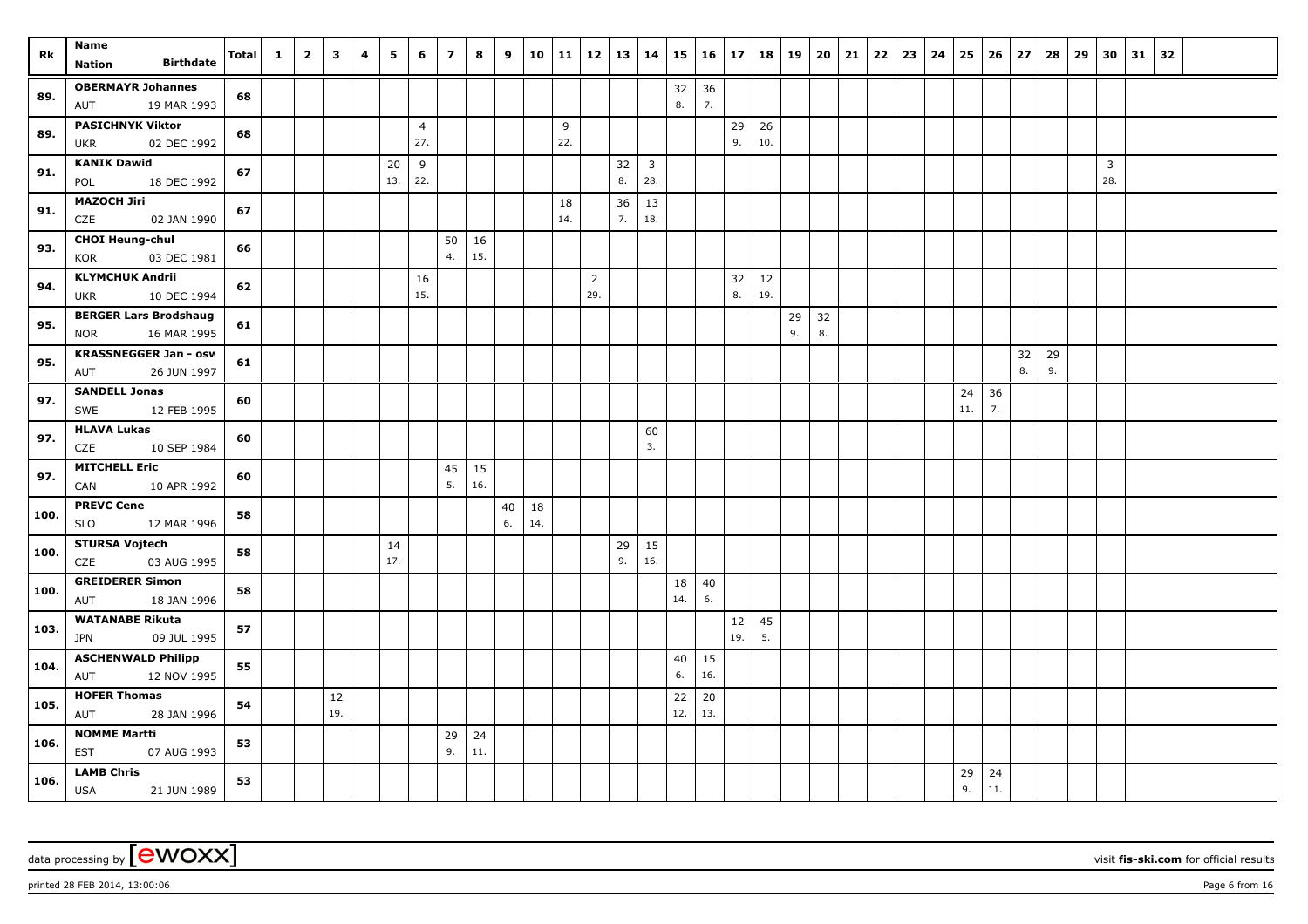| Rk   | Name                                                 | <b>Total</b> | $\mathbf{1}$ | $\overline{2}$ | $\overline{\mathbf{3}}$ | 4                     | 5         | 6         | $\overline{ }$ | 8         | 9 | 10        | $11 \mid 12$        |           | 13        | 14 15     |           | 16        | 17        | 18        | ∣ 19      | 20        | 21 | 22 | 23 | 24 | 25 | 26 | 27        | 28        | 29       | 30        | 31 | 32 |  |
|------|------------------------------------------------------|--------------|--------------|----------------|-------------------------|-----------------------|-----------|-----------|----------------|-----------|---|-----------|---------------------|-----------|-----------|-----------|-----------|-----------|-----------|-----------|-----------|-----------|----|----|----|----|----|----|-----------|-----------|----------|-----------|----|----|--|
|      | <b>Birthdate</b><br><b>Nation</b>                    |              |              |                |                         |                       |           |           |                |           |   |           |                     |           |           |           |           |           |           |           |           |           |    |    |    |    |    |    |           |           |          |           |    |    |  |
| 108. | <b>NAZAROV Mikhail</b><br><b>RUS</b><br>14 OCT 1994  | 52           |              |                |                         |                       |           |           |                |           |   |           |                     |           |           |           |           | 6<br>25.  |           |           |           |           |    |    |    |    |    |    | 20<br>13. | 26<br>10. |          |           |    |    |  |
| 109. | <b>GRUBER Markus</b><br>07 JUL 1994<br>AUT           | 50           |              |                |                         |                       |           |           |                |           |   |           |                     |           |           |           | 26<br>10. | 24<br>11. |           |           |           |           |    |    |    |    |    |    |           |           |          |           |    |    |  |
| 109. | <b>SUMSTAD Are</b><br>21 DEC 1996<br><b>NOR</b>      | 50           |              |                |                         |                       |           |           |                |           |   |           |                     |           |           |           |           |           |           |           | 24<br>11. | 26<br>10. |    |    |    |    |    |    |           |           |          |           |    |    |  |
| 109. | <b>FAIRALL Nicholas</b><br><b>USA</b><br>06 JUL 1989 | 50           |              |                |                         |                       |           |           |                |           |   |           |                     |           |           |           |           |           |           |           |           |           |    |    |    |    |    |    |           |           | 36<br>7. | 14<br>17. |    |    |  |
| 109. | <b>WENIG Daniel</b><br>12 AUG 1991<br><b>GER</b>     | 50           |              |                |                         |                       |           |           |                | 50<br>4.  |   |           |                     |           |           |           |           |           |           |           |           |           |    |    |    |    |    |    |           |           |          |           |    |    |  |
| 113. | <b>LEHTINEN Aapo</b><br>13 JAN 1996<br>FIN           | 49           |              |                |                         |                       |           |           | 36<br>7.       | 13<br>18. |   |           |                     |           |           |           |           |           |           |           |           |           |    |    |    |    |    |    |           |           |          |           |    |    |  |
| 113. | <b>FUNTAROV Deyan</b><br>13 NOV 1995<br><b>BUL</b>   | 49           |              |                |                         |                       |           |           |                |           |   |           | 32<br>8.            |           |           |           |           |           | 8<br>23.  | 9<br>22.  |           |           |    |    |    |    |    |    |           |           |          |           |    |    |  |
| 115. | <b>HOLIK Frantisek</b><br>CZE<br>23 OCT 1998         | 47           |              |                |                         |                       |           |           |                |           |   |           |                     | 9<br>22.  | 22<br>12. | 16<br>15. |           |           |           |           |           |           |    |    |    |    |    |    |           |           |          |           |    |    |  |
| 116. | <b>DUFTER Thomas</b><br>31 JAN 1996<br><b>GER</b>    | 46           |              |                |                         |                       |           |           |                |           |   |           | 10<br>21.           | 36<br>7.  |           |           |           |           |           |           |           |           |    |    |    |    |    |    |           |           |          |           |    |    |  |
| 116. | <b>HEROLA Ilkka</b><br><b>FIN</b><br>22 JUN 1995     | 46           |              |                |                         |                       |           |           | 32<br>8.       | 14<br>17. |   |           |                     |           |           |           |           |           |           |           |           |           |    |    |    |    |    |    |           |           |          |           |    |    |  |
| 116. | <b>KANG Chil-ku</b><br>08 AUG 1984<br>KOR            | 46           |              |                |                         |                       |           |           | 40<br>6.       | 6<br>25.  |   |           |                     |           |           |           |           |           |           |           |           |           |    |    |    |    |    |    |           |           |          |           |    |    |  |
| 119. | <b>RUTKOWSKI Lukasz</b><br>POL<br>22 JAN 1988        | 45           |              |                |                         |                       | 18<br>14. | 26<br>10. |                |           |   |           | $\mathbf{1}$<br>30. |           |           |           |           |           |           |           |           |           |    |    |    |    |    |    |           |           |          |           |    |    |  |
| 119. | <b>MATURA Jan</b><br>29 JAN 1980<br>CZE              | 45           |              |                |                         |                       |           |           |                |           |   |           |                     |           |           | 45<br>5.  |           |           |           |           |           |           |    |    |    |    |    |    |           |           |          |           |    |    |  |
| 119. | <b>HEIM Christian</b><br>21 FEB 1993<br><b>GER</b>   | 45           |              |                |                         |                       |           |           |                |           |   |           |                     |           |           |           |           |           |           |           |           |           |    |    |    |    |    |    |           |           | 45<br>5. |           |    |    |  |
| 119. | <b>VODAN Aljaz</b><br>10 APR 1995<br>SLO             | 45           |              |                |                         |                       |           |           |                |           |   |           |                     |           |           |           |           |           |           |           |           |           |    |    |    |    |    |    |           |           |          | 45<br>5.  |    |    |  |
| 123. | <b>KALINICHENKO Vitaliy</b><br>09 AUG 1993<br>UKR    | 42           |              |                |                         |                       |           | 10<br>21. |                |           |   |           | $\mathbf{1}$<br>30. |           |           |           |           |           | 18<br>14. | 13<br>18. |           |           |    |    |    |    |    |    |           |           |          |           |    |    |  |
| 123. | <b>EGLOFF Luca</b><br>06 JUN 1995<br>SUI             | 42           |              |                |                         | $\overline{2}$<br>29. |           |           |                |           |   | 20<br>13. |                     |           |           |           | 10<br>21. | 10<br>21. |           |           |           |           |    |    |    |    |    |    |           |           |          |           |    |    |  |
| 125. | <b>KRAUS Marinus</b><br><b>GER</b><br>13 FEB 1991    | 40           |              |                |                         |                       |           |           |                | 40<br>6.  |   |           |                     |           |           |           |           |           |           |           |           |           |    |    |    |    |    |    |           |           |          |           |    |    |  |
| 125. | <b>HERRMANN Michael</b><br><b>GER</b><br>02 FEB 1994 | 40           |              |                |                         |                       |           |           |                |           |   |           | 26<br>10.           | 14<br>17. |           |           |           |           |           |           |           |           |    |    |    |    |    |    |           |           |          |           |    |    |  |

printed 28 FEB 2014, 13:00:06 Page 7 from 16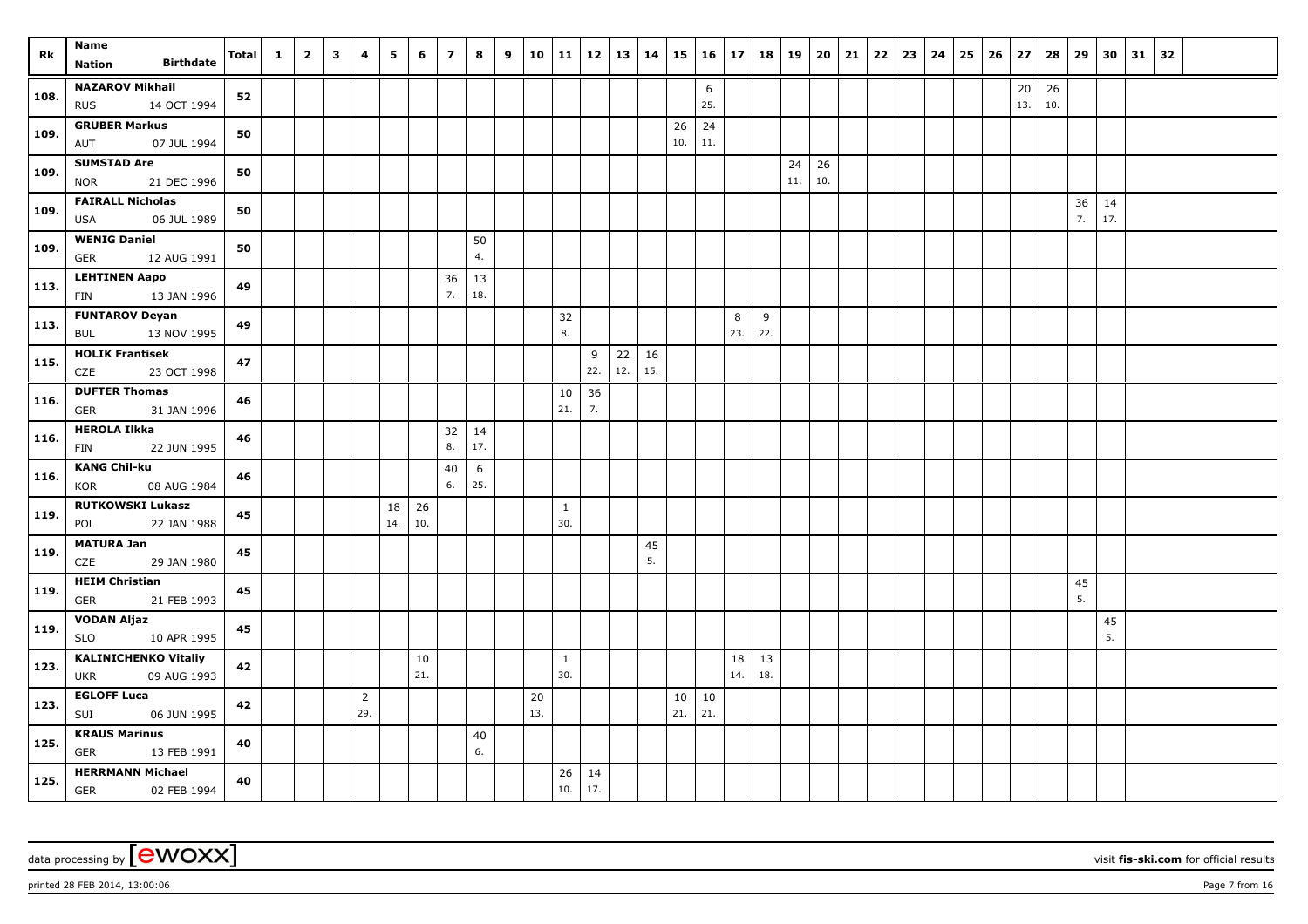| Rk   | Name                                                   | Total | $\mathbf{1}$ | $\overline{\mathbf{2}}$ | $\mathbf{3}$ | 4 | 5        | 6                     | $\overline{z}$      | 8        | 9 | 10 | 11 | 12                  | 13   14   |           |                     | $15 \mid 16 \mid$ | 17            | 18        | 19        | 20                    | $\vert$ 21 | 22 | 23 | 24 | 25        | 26        | 27        | 28  | 29       | 30       | 31 | 32 |  |
|------|--------------------------------------------------------|-------|--------------|-------------------------|--------------|---|----------|-----------------------|---------------------|----------|---|----|----|---------------------|-----------|-----------|---------------------|-------------------|---------------|-----------|-----------|-----------------------|------------|----|----|----|-----------|-----------|-----------|-----|----------|----------|----|----|--|
|      | <b>Birthdate</b><br><b>Nation</b>                      |       |              |                         |              |   |          |                       |                     |          |   |    |    |                     |           |           |                     |                   |               |           |           |                       |            |    |    |    |           |           |           |     |          |          |    |    |  |
| 125. | <b>AIGNER Clemens</b><br>AUT<br>02 FEB 1993            | 40    |              |                         |              |   |          |                       |                     |          |   |    |    |                     |           |           |                     |                   |               |           |           |                       |            |    |    |    |           |           |           |     | 40<br>6. |          |    |    |  |
| 125. | <b>LECHNER Sepp</b><br>21 JUL 1994<br><b>GER</b>       | 40    |              |                         |              |   |          |                       |                     |          |   |    |    | 40<br>6.            |           |           |                     |                   |               |           |           |                       |            |    |    |    |           |           |           |     |          |          |    |    |  |
| 129. | <b>VEREDYUK Volodymyr</b><br>07 APR 1993<br><b>UKR</b> | 39    |              |                         |              |   | 6<br>25. | $\overline{7}$<br>24. |                     |          |   |    |    |                     |           |           |                     |                   | 16<br>15.     | 10<br>21. |           |                       |            |    |    |    |           |           |           |     |          |          |    |    |  |
| 129. | <b>AHONEN Pasi</b><br>17 MAY 1981<br>FIN               | 39    |              |                         |              |   |          |                       | $\mathbf{3}$<br>28. | 36<br>7. |   |    |    |                     |           |           |                     |                   |               |           |           |                       |            |    |    |    |           |           |           |     |          |          |    |    |  |
| 131. | <b>NORDIN Carl</b>                                     | 38    |              |                         |              |   |          |                       | 26                  | 12       |   |    |    |                     |           |           |                     |                   |               |           |           |                       |            |    |    |    |           |           |           |     |          |          |    |    |  |
| 131. | 23 DEC 1989<br>SWE<br><b>TAKANASHI Kanta</b>           | 38    |              |                         |              |   |          |                       | 10.                 | 19.      |   |    |    |                     |           |           |                     |                   | 9             | 29        |           |                       |            |    |    |    |           |           |           |     |          |          |    |    |  |
|      | 27 SEP 1992<br><b>JPN</b><br><b>PEDERSEN Robin</b>     |       |              |                         |              |   |          |                       |                     |          |   |    |    |                     |           |           |                     |                   | 22.           | 9.        | 16        | 22                    |            |    |    |    |           |           |           |     |          |          |    |    |  |
| 131. | 31 AUG 1996<br><b>NOR</b>                              | 38    |              |                         |              |   |          |                       |                     |          |   |    |    |                     |           |           |                     |                   |               |           | 15.       | 12.                   |            |    |    |    |           |           |           |     |          |          |    |    |  |
| 131. | <b>BROWN A J</b><br>28 FEB 1995<br>USA                 | 38    |              |                         |              |   |          |                       |                     |          |   |    |    |                     |           |           |                     |                   |               |           |           | 8<br>23.              |            |    |    |    | 14<br>17. | 16<br>15. |           |     |          |          |    |    |  |
| 135. | <b>MAROE Idar</b><br><b>NOR</b><br>11 APR 1995         | 37    |              |                         |              |   |          |                       |                     |          |   |    |    |                     |           |           |                     |                   |               |           | 32<br>8.  | 5<br>26.              |            |    |    |    |           |           |           |     |          |          |    |    |  |
| 136. | <b>KOCH Bjoern</b><br>AUT<br>24 JAN 1993               | 36    |              |                         |              |   |          |                       |                     |          |   |    |    |                     |           |           |                     |                   |               |           |           |                       |            |    |    |    |           |           |           |     |          | 36<br>7. |    |    |  |
| 136. | <b>SHISHKIN Vadim</b>                                  | 36    |              |                         |              |   |          |                       |                     |          |   |    |    |                     |           |           |                     |                   |               |           |           |                       |            |    |    |    |           |           | 18        | 18  |          |          |    |    |  |
|      | <b>RUS</b><br>02 NOV 1995<br><b>ITO Masamitsu</b>      |       |              |                         |              |   |          |                       |                     |          |   |    |    |                     |           |           |                     |                   | 14            | 22        |           |                       |            |    |    |    |           |           | 14.       | 14. |          |          |    |    |  |
| 136. | <b>JPN</b><br>27 FEB 1998                              | 36    |              |                         |              |   |          |                       |                     |          |   |    |    |                     |           |           |                     |                   | 17.           | 12.       |           |                       |            |    |    |    |           |           |           |     |          |          |    |    |  |
| 139. | <b>KOJZAR Mateusz</b><br>14 OCT 1994<br>POL            | 35    |              |                         |              |   | 9<br>22. |                       |                     |          |   |    |    | <sup>1</sup><br>30. | 14<br>17. | 11<br>20. |                     |                   |               |           |           |                       |            |    |    |    |           |           |           |     |          |          |    |    |  |
| 140. | <b>BIRCHLER Tobias</b><br>29 JUL 1997<br>SUI           | 34    |              |                         |              |   |          |                       |                     |          |   |    |    |                     |           |           | $20 \mid 14$<br>13. | 17.               |               |           |           |                       |            |    |    |    |           |           |           |     |          |          |    |    |  |
| 140. | <b>NAKAMURA Naoki</b><br>19 SEP 1996<br><b>JPN</b>     | 34    |              |                         |              |   |          |                       |                     |          |   |    |    |                     |           |           |                     |                   | $10\,$<br>21. | 24<br>11. |           |                       |            |    |    |    |           |           |           |     |          |          |    |    |  |
| 140. | <b>ROYER Arthur</b><br>27 APR 1996<br><b>FRA</b>       | 34    |              |                         |              |   |          |                       |                     |          |   |    |    |                     |           |           | 16<br>15.           | 18<br> 14.        |               |           |           |                       |            |    |    |    |           |           |           |     |          |          |    |    |  |
| 140. | <b>OEVREGAARD Jonas Sch</b>                            | 34    |              |                         |              |   |          |                       |                     |          |   |    |    |                     |           |           |                     |                   |               |           | 10<br>21. | 24<br>11.             |            |    |    |    |           |           |           |     |          |          |    |    |  |
|      | 22 APR 1994<br><b>NOR</b><br><b>SULTANGULOV Artur</b>  |       |              |                         |              |   |          |                       |                     |          |   |    |    |                     |           |           |                     |                   |               |           |           |                       |            |    |    |    |           |           |           | 16  |          |          |    |    |  |
| 140. | <b>RUS</b><br>07 MAR 1997                              | 34    |              |                         |              |   |          |                       |                     |          |   |    |    |                     |           |           |                     |                   |               |           |           | $\overline{4}$<br>27. |            |    |    |    |           |           | 14<br>17. | 15. |          |          |    |    |  |
| 145. | <b>INSAM Alex</b><br>ITA 19 DEC 1997                   | 33    |              |                         |              |   |          |                       |                     |          |   |    |    |                     |           |           |                     |                   |               |           |           |                       |            |    |    |    | 15<br>16. | 18<br>14. |           |     |          |          |    |    |  |

printed 28 FEB 2014, 13:00:06 Page 8 from 16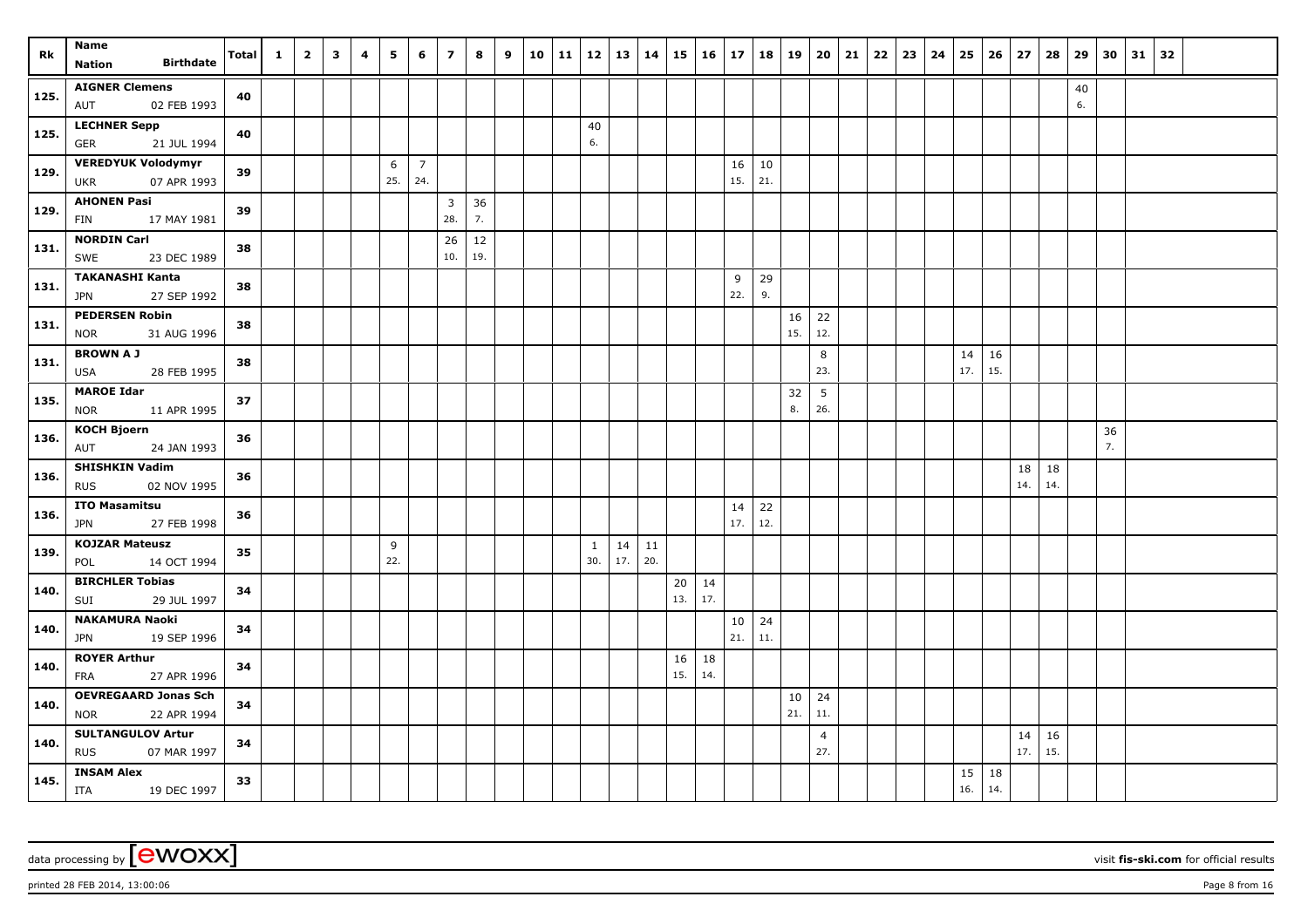| Rk   | Name                                                     | <b>Total</b> | $\mathbf{1}$ | $\overline{\mathbf{2}}$ | $\mathbf{3}$ | 4 | 5 | 6         | $\overline{z}$        | 8                     | 9                     | 10        | 11  | 12             | 13 | 14 |                       | $15 \mid 16$          | 17        | 18        | 19        | 20        | 21 | 22 | 23 | 24 | 25        | 26        | 27        | 28        | 29        | 30        | 31 | 32 |  |
|------|----------------------------------------------------------|--------------|--------------|-------------------------|--------------|---|---|-----------|-----------------------|-----------------------|-----------------------|-----------|-----|----------------|----|----|-----------------------|-----------------------|-----------|-----------|-----------|-----------|----|----|----|----|-----------|-----------|-----------|-----------|-----------|-----------|----|----|--|
|      | <b>Birthdate</b><br><b>Nation</b>                        |              |              |                         |              |   |   |           |                       |                       |                       |           |     |                |    |    |                       |                       |           |           |           |           |    |    |    |    |           |           |           |           |           |           |    |    |  |
| 145. | <b>UNTERBERGER David</b><br>AUT<br>23 SEP 1988           | 33           |              |                         |              |   |   |           |                       |                       | $\overline{7}$<br>24. |           |     |                |    |    |                       |                       |           |           |           |           |    |    |    |    |           |           |           |           | 26<br>10. |           |    |    |  |
| 147. | <b>EISENBICHLER Markus</b><br>03 APR 1991<br><b>GER</b>  | 32           |              |                         |              |   |   |           |                       | 32<br>8.              |                       |           |     |                |    |    |                       |                       |           |           |           |           |    |    |    |    |           |           |           |           |           |           |    |    |  |
| 147. | <b>KOZISEK Cestmir</b>                                   | 32           |              |                         |              |   |   |           |                       |                       |                       |           |     |                |    | 32 |                       |                       |           |           |           |           |    |    |    |    |           |           |           |           |           |           |    |    |  |
|      | <b>CZE</b><br>09 NOV 1991<br><b>GASIENICA Andrzej</b>    |              |              |                         |              |   |   |           |                       |                       |                       |           |     |                |    | 8. |                       |                       |           |           |           |           |    |    |    |    |           |           |           |           |           |           |    |    |  |
| 147. | 04 NOV 1993<br>POL                                       | 32           |              |                         |              |   |   |           |                       |                       |                       |           |     |                |    |    |                       |                       |           |           |           |           |    |    |    |    |           |           |           |           |           | 32<br>8.  |    |    |  |
| 150. | <b>KHALEZOV Alexander</b><br>02 DEC 1994<br><b>RUS</b>   | 31           |              |                         |              |   |   |           | $\overline{2}$<br>29. |                       |                       |           |     | 24<br>11.      |    |    | $\overline{3}$<br>28. | $\overline{2}$<br>29. |           |           |           |           |    |    |    |    |           |           |           |           |           |           |    |    |  |
| 150. | <b>AALTO Antti</b><br>02 APR 1995<br><b>FIN</b>          | 31           |              |                         |              |   |   |           | 24<br>11.             | $\overline{7}$<br>24. |                       |           |     |                |    |    |                       |                       |           |           |           |           |    |    |    |    |           |           |           |           |           |           |    |    |  |
| 150. | <b>AALST VAN DER Oldrik</b><br>01 DEC 1995<br><b>NED</b> | 31           |              |                         |              |   |   |           | 15<br>16.             | $\overline{2}$<br>29. |                       |           |     |                |    |    | 5<br>26.              | 9<br>22.              |           |           |           |           |    |    |    |    |           |           |           |           |           |           |    |    |  |
| 153. | <b>WAGNER Lukas</b><br><b>GER</b><br>07 MAR 1995         | 30           |              |                         |              |   |   | 15<br>16. |                       |                       | $\overline{3}$<br>28. | 12<br>19. |     |                |    |    |                       |                       |           |           |           |           |    |    |    |    |           |           |           |           |           |           |    |    |  |
| 153. | <b>SCHOFT Felix</b><br>06 JUL 1990<br>GER                | 30           |              |                         |              |   |   |           |                       |                       |                       |           |     |                |    |    |                       |                       |           |           |           |           |    |    |    |    |           |           |           |           | 12<br>19. | 18<br>14. |    |    |  |
| 155. | <b>WEISS Franz</b><br>18 JUL 1996<br><b>GER</b>          | 29           |              |                         |              |   |   |           |                       |                       |                       |           |     | 29<br>9.       |    |    |                       |                       |           |           |           |           |    |    |    |    |           |           |           |           |           |           |    |    |  |
| 155. | <b>ERNST Benjamin</b><br>SUI<br>21 MAR 1995              | 29           |              |                         |              |   |   |           |                       |                       |                       |           |     |                |    |    | 13<br>18.             | 16<br>15.             |           |           |           |           |    |    |    |    |           |           |           |           |           |           |    |    |  |
| 155. | <b>SCHWINGHAMMER Alois</b><br>06 SEP 1993                | 29           |              |                         |              |   |   |           |                       |                       |                       |           |     |                |    |    |                       |                       | 15<br>16. | 14<br>17. |           |           |    |    |    |    |           |           |           |           |           |           |    |    |  |
| 155. | <b>GER</b><br><b>POPPINGER Manuel</b>                    | 29           |              |                         |              |   |   |           |                       | 29                    |                       |           |     |                |    |    |                       |                       |           |           |           |           |    |    |    |    |           |           |           |           |           |           |    |    |  |
|      | 19 MAY 1989<br>AUT<br><b>KLINEC Gasper</b>               |              |              |                         |              |   |   |           |                       | 9.                    |                       |           | 24  | $\overline{4}$ |    |    |                       |                       |           |           |           |           |    |    |    |    |           |           |           |           |           |           |    |    |  |
| 159. | <b>SLO</b><br>04 NOV 1991                                | 28           |              |                         |              |   |   |           |                       |                       |                       |           | 11. | 27.            |    |    |                       |                       |           |           |           |           |    |    |    |    |           |           |           |           |           |           |    |    |  |
| 159. | <b>SCHULER Andreas</b><br>30 DEC 1995<br>SUI             | 28           |              |                         | 12<br>19.    |   |   |           |                       |                       |                       |           |     |                |    |    | 8<br>23.              | 8<br>23.              |           |           |           |           |    |    |    |    |           |           |           |           |           |           |    |    |  |
| 159. | <b>CINTIMAR Muhammet In</b><br><b>TUR</b><br>16 JUL 1997 | 28           |              |                         |              |   |   |           |                       |                       |                       |           |     |                |    |    |                       |                       |           |           |           |           |    |    |    |    |           |           | 15<br>16. | 13<br>18. |           |           |    |    |  |
| 162. | <b>IPCIOGLU Fatih Arda</b><br>28 SEP 1997<br><b>TUR</b>  | 27           |              |                         |              |   |   |           |                       |                       |                       |           |     |                |    |    |                       |                       |           |           |           |           |    |    |    |    |           |           | 13<br>18. | 14<br>17. |           |           |    |    |  |
| 163. | <b>LUSSI Miles</b><br><b>USA</b><br>28 JUN 1997          | 26           |              |                         |              |   |   |           |                       |                       |                       |           |     |                |    |    |                       |                       |           |           |           |           |    |    |    |    | 13<br>18. | 13<br>18. |           |           |           |           |    |    |  |
| 163. | <b>HENNINGSEN Alexander</b><br><b>NOR</b><br>06 MAR 1994 | 26           |              |                         |              |   |   |           |                       |                       |                       |           |     |                |    |    |                       |                       |           |           | 11<br>20. | 15<br>16. |    |    |    |    |           |           |           |           |           |           |    |    |  |

printed 28 FEB 2014, 13:00:06 Page 9 from 16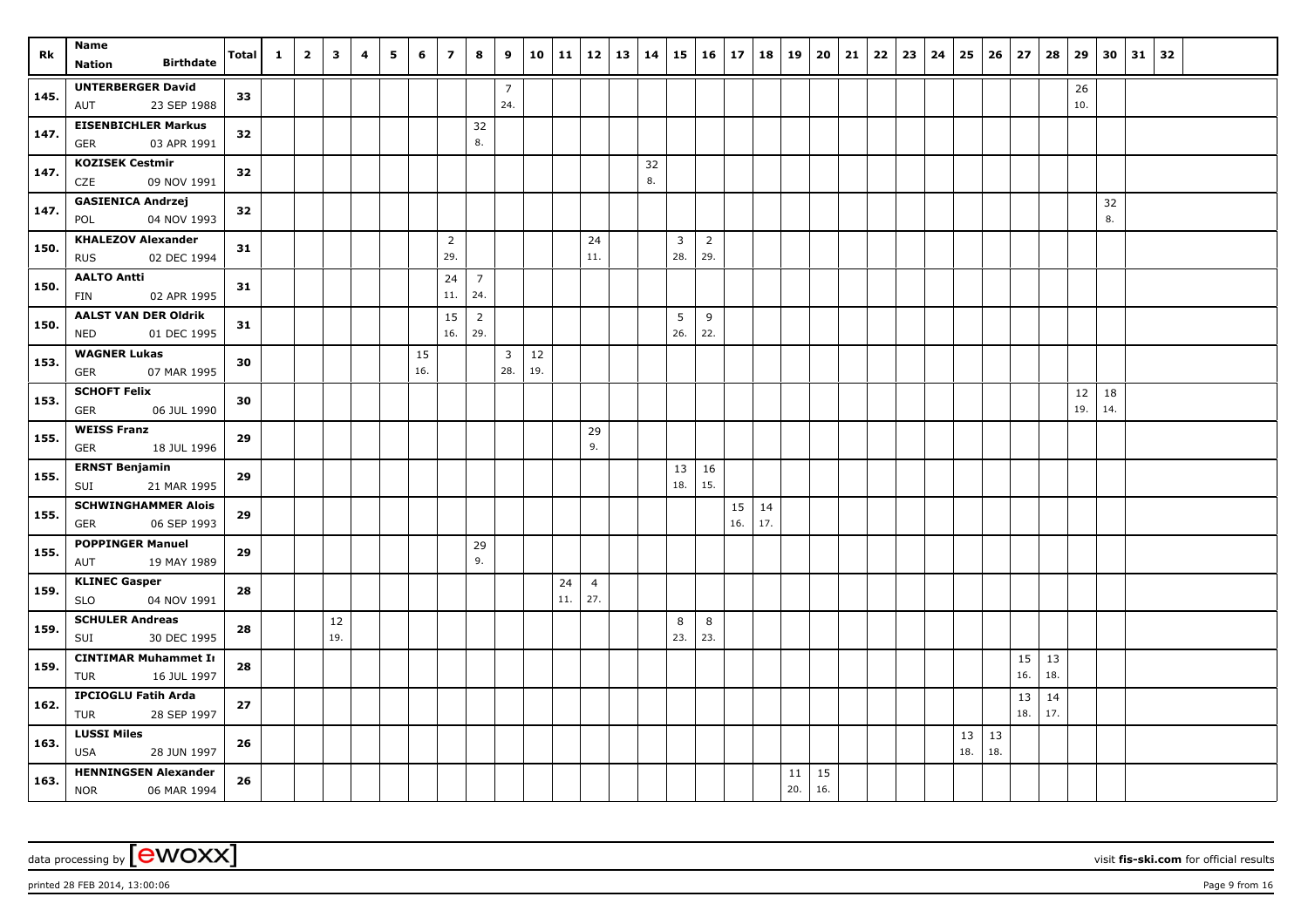| Rk   | Name<br><b>Birthdate</b><br>Nation                        | <b>Total</b> | $\mathbf{1}$ | $\overline{\mathbf{2}}$ | $\overline{\mathbf{3}}$ | 4        | 5                     | 6 | $\overline{z}$ | 8         | 9         | 10        | $11 \mid 12$          |           | 13        |                       | 14 15 16 | 17        | <b>18</b> | 19                    | 20                  | 21 | $22 \mid 23$ | 24 | 25 | 26 | 27        | 28        | 29        | 30        | 31 | 32 |  |
|------|-----------------------------------------------------------|--------------|--------------|-------------------------|-------------------------|----------|-----------------------|---|----------------|-----------|-----------|-----------|-----------------------|-----------|-----------|-----------------------|----------|-----------|-----------|-----------------------|---------------------|----|--------------|----|----|----|-----------|-----------|-----------|-----------|----|----|--|
| 163. | <b>CHERVYAKOV Georgiy</b><br>15 FEB 1990<br><b>RUS</b>    | 26           |              |                         |                         |          |                       |   |                |           |           |           |                       |           |           |                       |          |           |           | 15<br>16.             | 11<br>20.           |    |              |    |    |    |           |           |           |           |    |    |  |
| 163. | <b>HAJEK Antonin</b><br>CZE<br>12 FEB 1987                | 26           |              |                         |                         |          |                       |   |                |           |           |           |                       |           |           | 26<br>10.             |          |           |           |                       |                     |    |              |    |    |    |           |           |           |           |    |    |  |
| 163. | <b>GRANERUD Halvor Egner</b><br>29 MAY 1996<br><b>NOR</b> | 26           |              |                         | $\mathbf{1}$<br>30.     | 5<br>26. |                       |   |                |           |           |           |                       |           |           |                       |          |           |           | $\overline{2}$<br>29. | 18<br>14.           |    |              |    |    |    |           |           |           |           |    |    |  |
| 163. | <b>CHOI Seou</b><br>KOR<br>03 DEC 1982                    | 26           |              |                         |                         |          |                       |   |                | 26<br>10. |           |           |                       |           |           |                       |          |           |           |                       |                     |    |              |    |    |    |           |           |           |           |    |    |  |
| 169. | <b>YLIPULLI Miika</b><br>FIN<br>01 MAR 1995               | 25           |              |                         |                         |          |                       |   | 16<br>15.      | 9<br>22.  |           |           |                       |           |           |                       |          |           |           |                       |                     |    |              |    |    |    |           |           |           |           |    |    |  |
| 169. | <b>YUKSEL Faik</b><br><b>TUR</b><br>10 FEB 1995           | 25           |              |                         |                         | 8<br>23. | 5<br>26.              |   |                |           |           |           |                       |           | 6<br>25.  | 6<br>25.              |          |           |           |                       |                     |    |              |    |    |    |           |           |           |           |    |    |  |
| 171. | <b>HULLOEEN Bendik</b><br>26 FEB 1996<br><b>NOR</b>       | 24           |              |                         |                         |          |                       |   |                |           |           |           | $\overline{7}$<br>24. |           |           |                       |          |           |           | 8<br>23.              | 9<br>22.            |    |              |    |    |    |           |           |           |           |    |    |  |
| 171. | <b>JANOTA Konrad</b><br>13 NOV 1994<br>POL                | 24           |              |                         |                         |          |                       |   |                |           |           |           |                       |           | 20<br>13. | $\overline{4}$<br>27. |          |           |           |                       |                     |    |              |    |    |    |           |           |           |           |    |    |  |
| 171. | <b>SZOSTOK Szymon</b><br>19 MAY 1994<br>POL               | 24           |              |                         |                         |          |                       |   |                |           |           |           |                       |           | 15<br>16. | 9<br>22.              |          |           |           |                       |                     |    |              |    |    |    |           |           |           |           |    |    |  |
| 171. | <b>MADSEN Joergen</b><br>01 JUN 1994<br><b>NOR</b>        | 24           |              |                         |                         |          |                       |   |                |           |           |           |                       |           |           |                       |          |           |           | $\overline{4}$<br>27. | 20<br>13.           |    |              |    |    |    |           |           |           |           |    |    |  |
| 175. | <b>KALYKOV Shyngys</b><br>KAZ<br>05 MAY 1994              | 23           |              |                         |                         |          |                       |   |                |           |           |           |                       |           |           |                       |          |           |           |                       |                     |    |              |    |    |    | 11<br>20. | 12<br>19. |           |           |    |    |  |
| 175. | <b>ROGELJ Matic</b><br><b>SLO</b><br>04 MAY 1996          | 23           |              |                         |                         |          |                       |   |                |           |           |           |                       |           | 13<br>18. | $10\,$<br>21.         |          |           |           |                       |                     |    |              |    |    |    |           |           |           |           |    |    |  |
| 175. | <b>LUNARDI Michael</b><br>21 SEP 1992<br>ITA              | 23           |              |                         |                         |          |                       |   |                |           | 10<br>21. | 13<br>18. |                       |           |           |                       |          |           |           |                       |                     |    |              |    |    |    |           |           |           |           |    |    |  |
| 175. | PODZORSKI Lukasz<br>25 JAN 1996<br>POL                    | 23           |              |                         |                         |          | $\overline{7}$<br>24. |   |                |           |           |           |                       | 16<br>15. |           |                       |          |           |           |                       |                     |    |              |    |    |    |           |           |           |           |    |    |  |
| 179. | <b>BUZESCU PURICE Consta</b><br>19 JUN 1997<br>ROU        | 22           |              |                         |                         |          |                       |   |                |           |           |           |                       |           |           |                       |          |           | 5<br>26.  |                       |                     |    |              |    |    |    | 9<br>22.  | 8<br>23.  |           |           |    |    |  |
| 179. | <b>SCHAFFER Lucas</b><br>AUT<br>03 AUG 1995               | 22           |              |                         |                         |          |                       |   |                |           |           |           |                       |           |           |                       |          |           |           |                       |                     |    |              |    |    |    |           |           | 22<br>12. |           |    |    |  |
| 179. | <b>JELAR Ziga</b><br>22 OCT 1997<br><b>SLO</b>            | 22           |              |                         |                         |          |                       |   |                |           |           |           |                       |           |           |                       |          |           |           |                       |                     |    |              |    |    |    |           |           |           | 22<br>12. |    |    |  |
| 182. | <b>BUSKUM Andreas Graner</b><br><b>NOR</b><br>05 JUN 1996 | 21           |              |                         |                         |          |                       |   |                |           |           |           |                       |           |           |                       |          |           |           | 20<br>13.             | $\mathbf{1}$<br>30. |    |              |    |    |    |           |           |           |           |    |    |  |
| 182. | <b>WADA Tomokatsu</b><br><b>JPN</b><br>25 JUN 1996        | 21           |              |                         |                         |          |                       |   |                |           |           |           |                       |           |           |                       |          | 13<br>18. | 8<br>23.  |                       |                     |    |              |    |    |    |           |           |           |           |    |    |  |

printed 28 FEB 2014, 13:00:06 Page 10 from 16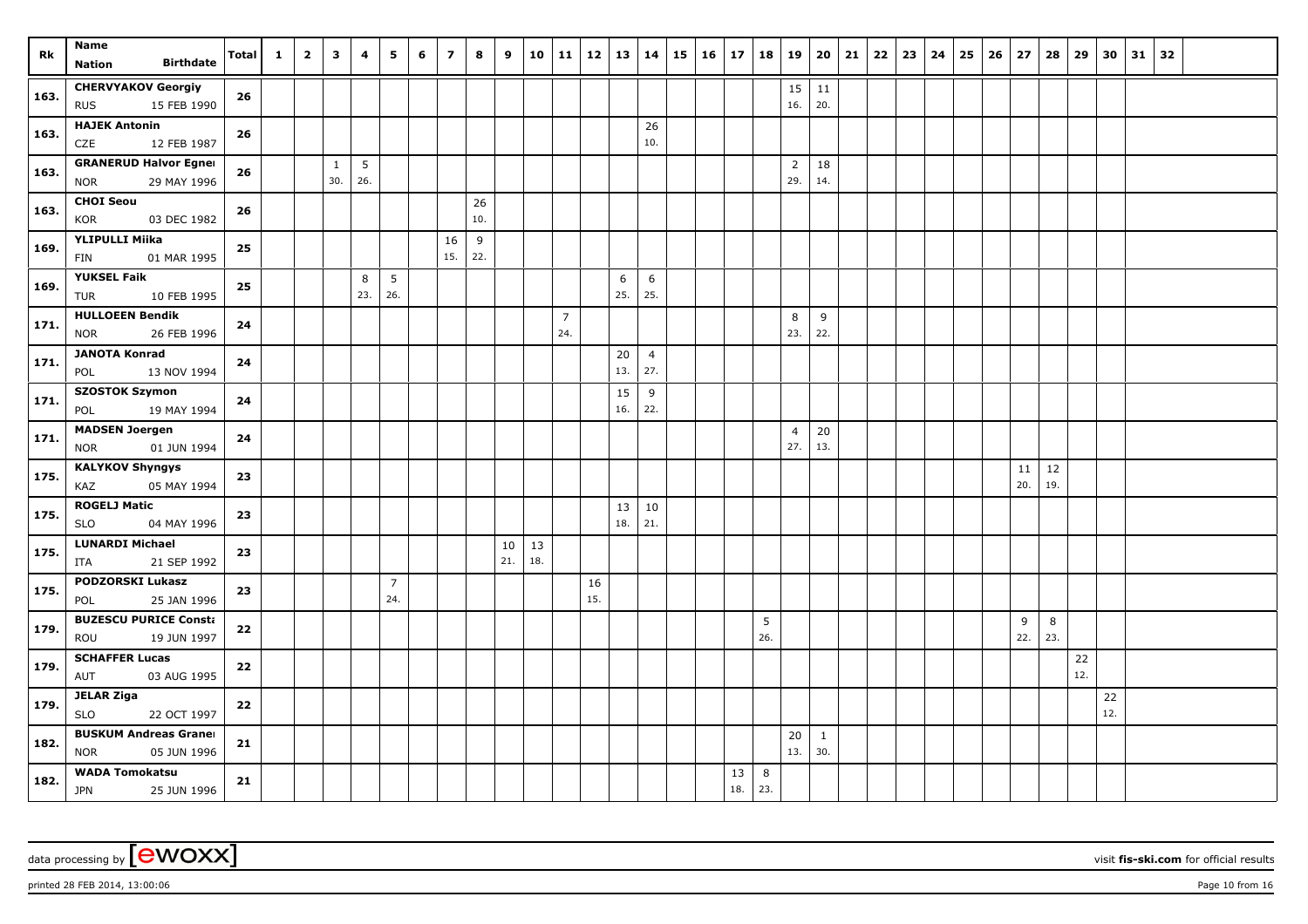| Rk   | Name                                                | Total | $\mathbf{1}$ | $\overline{2}$ | $\overline{\mathbf{3}}$ | 4 | 5 | 6 | $\overline{z}$ | 8   | 9 | 10 |          | 11 12    |           |          | 13   14   15   16   17 |                       |                | 18 19 |          | 20 | 21 | $22 \mid 23$ | 24 | 25       | 26             | 27  | 28  | 29  | 30  | 31 | 32 |  |
|------|-----------------------------------------------------|-------|--------------|----------------|-------------------------|---|---|---|----------------|-----|---|----|----------|----------|-----------|----------|------------------------|-----------------------|----------------|-------|----------|----|----|--------------|----|----------|----------------|-----|-----|-----|-----|----|----|--|
|      | <b>Birthdate</b><br><b>Nation</b>                   |       |              |                |                         |   |   |   |                |     |   |    |          |          |           |          |                        |                       |                |       |          |    |    |              |    |          |                |     |     |     |     |    |    |  |
| 182. | <b>SOMMER Pascal</b>                                | 21    |              |                |                         |   |   |   |                |     |   |    |          |          |           |          | 9                      | 12                    |                |       |          |    |    |              |    |          |                |     |     |     |     |    |    |  |
|      | 29 JUN 1992<br>SUI                                  |       |              |                |                         |   |   |   |                |     |   |    |          |          |           |          | 22.                    | 19.                   |                |       |          |    |    |              |    |          |                |     |     |     |     |    |    |  |
| 185. | <b>EKLUND Simon</b><br>10 MAY 1996                  | 20    |              |                |                         |   |   |   |                |     |   |    |          |          |           |          |                        |                       |                |       | 1<br>30. |    |    |              |    | 7<br>24. | 12<br>19.      |     |     |     |     |    |    |  |
|      | SWE<br><b>LAUCHLAN Nigel</b>                        |       |              |                |                         |   |   |   |                |     |   |    |          |          |           |          |                        |                       |                |       |          |    |    |              |    |          |                |     |     |     |     |    |    |  |
| 185. | CAN<br>03 MAR 1996                                  | 20    |              |                |                         |   |   |   |                |     |   |    |          |          |           |          |                        |                       |                |       |          |    |    |              |    | 9<br>22. | 11<br>20.      |     |     |     |     |    |    |  |
|      | <b>KOSEC Jaka</b>                                   |       |              |                |                         |   |   |   |                |     |   |    |          |          |           |          |                        |                       |                |       |          |    |    |              |    |          |                |     |     |     | 20  |    |    |  |
| 185. | <b>SLO</b><br>01 APR 1994                           | 20    |              |                |                         |   |   |   |                |     |   |    |          |          |           |          |                        |                       |                |       |          |    |    |              |    |          |                |     |     |     | 13. |    |    |  |
| 185. | <b>DEMIR Ayberk</b>                                 | 20    |              |                |                         |   |   |   |                |     |   |    |          |          |           |          |                        |                       |                |       |          |    |    |              |    |          |                | 10  | 10  |     |     |    |    |  |
|      | 14 FEB 1997<br>TUR                                  |       |              |                |                         |   |   |   |                |     |   |    |          |          |           |          |                        |                       |                |       |          |    |    |              |    |          |                | 21. | 21. |     |     |    |    |  |
| 185. | <b>KAMYNIN Aleksei</b><br>22 DEC 1994<br><b>RUS</b> | 20    |              |                |                         |   |   |   |                |     |   |    | 8<br>23. | 8<br>23. |           |          |                        | $\overline{4}$<br>27. |                |       |          |    |    |              |    |          |                |     |     |     |     |    |    |  |
|      | <b>SAMMELSELG Siim-Tanel</b>                        |       |              |                |                         |   |   |   | 20             |     |   |    |          |          |           |          |                        |                       |                |       |          |    |    |              |    |          |                |     |     |     |     |    |    |  |
| 185. | 18 MAY 1993<br><b>EST</b>                           | 20    |              |                |                         |   |   |   | 13.            |     |   |    |          |          |           |          |                        |                       |                |       |          |    |    |              |    |          |                |     |     |     |     |    |    |  |
|      | <b>PASCHKE Pius</b>                                 |       |              |                |                         |   |   |   |                | 20  |   |    |          |          |           |          |                        |                       |                |       |          |    |    |              |    |          |                |     |     |     |     |    |    |  |
| 185. | 20 MAY 1990<br><b>GER</b>                           | 20    |              |                |                         |   |   |   |                | 13. |   |    |          |          |           |          |                        |                       |                |       |          |    |    |              |    |          |                |     |     |     |     |    |    |  |
| 192. | <b>ORTNER Thomas</b>                                | 19    |              |                |                         |   |   |   |                |     |   |    |          |          |           |          |                        |                       |                |       |          |    |    |              |    |          |                |     |     | 13  | 6   |    |    |  |
|      | 05 APR 1994<br>AUT                                  |       |              |                |                         |   |   |   |                |     |   |    |          |          |           |          |                        |                       |                |       |          |    |    |              |    |          |                |     |     | 18. | 25. |    |    |  |
| 192. | <b>HOFFMAN Taylor</b>                               | 19    |              |                |                         |   |   |   |                |     |   |    |          |          |           |          |                        |                       |                |       |          |    |    |              |    | 10       | 9              |     |     |     |     |    |    |  |
|      | <b>USA</b><br>17 NOV 1979                           |       |              |                |                         |   |   |   |                |     |   |    |          |          |           |          |                        |                       |                |       |          |    |    |              |    | 21.      | 22.            |     |     |     |     |    |    |  |
| 192. | <b>MAURER Joshua</b>                                | 19    |              |                |                         |   |   |   |                |     |   |    |          |          |           |          |                        |                       | $\overline{4}$ | 15    |          |    |    |              |    |          |                |     |     |     |     |    |    |  |
|      | 20 SEP 1996<br>CAN                                  |       |              |                |                         |   |   |   |                |     |   |    |          |          |           |          |                        |                       | 27.            | 16.   |          |    |    |              |    |          |                |     |     |     |     |    |    |  |
| 195. | <b>LASOTA Damian</b>                                | 18    |              |                |                         |   |   |   |                |     |   |    |          |          | 18<br>14. |          |                        |                       |                |       |          |    |    |              |    |          |                |     |     |     |     |    |    |  |
|      | CZE<br>11 MAY 1997                                  |       |              |                |                         |   |   |   |                |     |   |    |          |          |           |          |                        |                       |                |       |          |    |    |              |    |          |                |     |     |     |     |    |    |  |
| 195. | <b>SERETINEK Nejc</b><br>30 SEP 1996<br><b>SLO</b>  | 18    |              |                |                         |   |   |   |                |     |   |    |          |          | 10<br>21. | 8<br>23. |                        |                       |                |       |          |    |    |              |    |          |                |     |     |     |     |    |    |  |
| 195. | <b>RIPPER David</b>                                 | 18    |              |                |                         |   |   |   |                |     |   |    |          |          | 6         | 12       |                        |                       |                |       |          |    |    |              |    |          |                |     |     |     |     |    |    |  |
|      | 23 OCT 1992<br>CZE                                  |       |              |                |                         |   |   |   |                |     |   |    |          |          | 25.       | 19.      |                        |                       |                |       |          |    |    |              |    |          |                |     |     |     |     |    |    |  |
| 195. | <b>EDLUND Trevor</b>                                | 18    |              |                |                         |   |   |   |                |     |   |    |          |          |           |          |                        |                       |                |       |          |    |    |              |    | 8        | 10             |     |     |     |     |    |    |  |
|      | 02 MAR 1997<br><b>USA</b>                           |       |              |                |                         |   |   |   |                |     |   |    |          |          |           |          |                        |                       |                |       |          |    |    |              |    | 23.      | 21.            |     |     |     |     |    |    |  |
| 195. | <b>KNICKERBOCKER Spence</b>                         | 18    |              |                |                         |   |   |   |                |     |   |    |          |          |           |          |                        |                       |                |       |          |    |    |              |    | 11       | $\overline{7}$ |     |     |     |     |    |    |  |
|      | 30 JUL 1992<br>USA                                  |       |              |                |                         |   |   |   |                |     |   |    |          |          |           |          |                        |                       |                |       |          |    |    |              |    | 20.      | 24.            |     |     |     |     |    |    |  |
| 195. | <b>MAYLAENDER Jan</b>                               | 18    |              |                |                         |   |   |   |                | 18  |   |    |          |          |           |          |                        |                       |                |       |          |    |    |              |    |          |                |     |     |     |     |    |    |  |
|      | 29 MRC 1992<br><b>GER</b>                           |       |              |                |                         |   |   |   |                | 14. |   |    |          |          |           |          |                        |                       |                |       |          |    |    |              |    |          |                |     |     |     |     |    |    |  |
| 195. | <b>MAEAETTAE Antti</b>                              | 18    |              |                |                         |   |   |   | 10<br>21.      | 8   |   |    |          |          |           |          |                        |                       |                |       |          |    |    |              |    |          |                |     |     |     |     |    |    |  |
|      | 14 MAR 1993<br><b>FIN</b>                           |       |              |                |                         |   |   |   |                | 23. |   |    |          |          |           |          |                        |                       |                |       |          |    |    |              |    |          |                |     |     |     |     |    |    |  |
| 195. | KIM Hyun-ki<br>KOR<br>09 FEB 1983                   | 18    |              |                |                         |   |   |   | 18<br>14.      |     |   |    |          |          |           |          |                        |                       |                |       |          |    |    |              |    |          |                |     |     |     |     |    |    |  |

printed 28 FEB 2014, 13:00:06 Page 11 from 16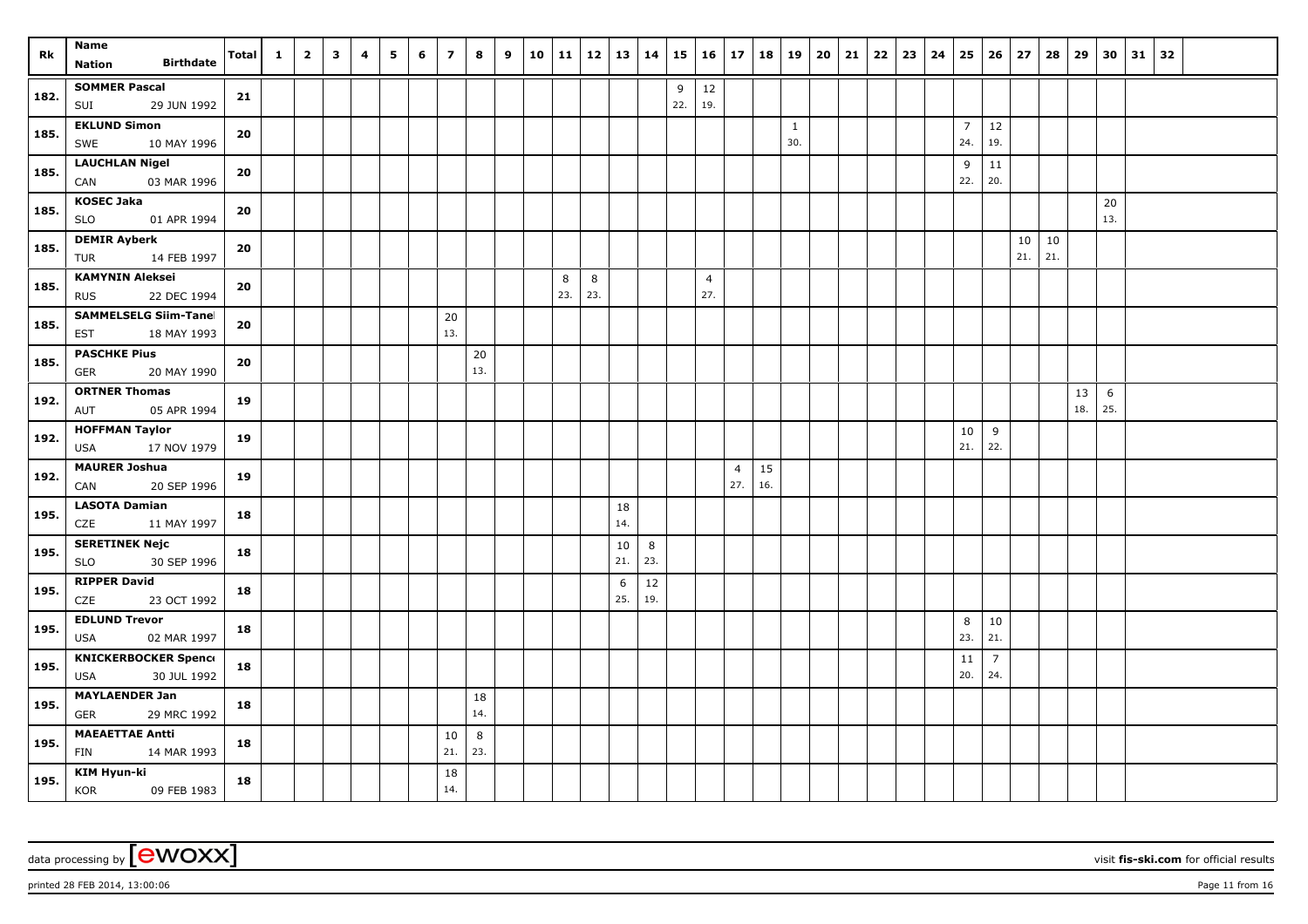|      | Name                                                  |       | $\mathbf{1}$ | $\overline{2}$ | $\overline{\mathbf{3}}$ | 4 | 5                     | 6                     | $\overline{7}$ | 8                   | 9                     | 10                    | $11 \mid 12$ |           | 13                    |                       | $14$   15   16        |                       | 17                    | $18$ 19               |          | 20                    | $21 \mid 22 \mid 23$ | 24 | 25       | 26       | 27       | 28                    | 29 | 30                    | 31 | 32 |  |
|------|-------------------------------------------------------|-------|--------------|----------------|-------------------------|---|-----------------------|-----------------------|----------------|---------------------|-----------------------|-----------------------|--------------|-----------|-----------------------|-----------------------|-----------------------|-----------------------|-----------------------|-----------------------|----------|-----------------------|----------------------|----|----------|----------|----------|-----------------------|----|-----------------------|----|----|--|
| Rk   | <b>Birthdate</b><br><b>Nation</b>                     | Total |              |                |                         |   |                       |                       |                |                     |                       |                       |              |           |                       |                       |                       |                       |                       |                       |          |                       |                      |    |          |          |          |                       |    |                       |    |    |  |
| 195. | <b>KALINCHUK Andriy</b><br>03 DEC 1995<br><b>UKR</b>  | 18    |              |                |                         |   |                       | $\overline{4}$<br>27. |                |                     |                       |                       |              |           |                       |                       |                       |                       | $\overline{7}$<br>24. | $\overline{7}$<br>24. |          |                       |                      |    |          |          |          |                       |    |                       |    |    |  |
| 195. | <b>BODMER Pascal</b><br>GER<br>04 JAN 1991            | 18    |              |                | 15<br>16.               |   | 1<br>30.              |                       |                |                     | $\overline{2}$<br>29. |                       |              |           |                       |                       |                       |                       |                       |                       |          |                       |                      |    |          |          |          |                       |    |                       |    |    |  |
| 205. | <b>SHULAEV Sergey</b><br>18 JUN 1996<br><b>RUS</b>    | 17    |              |                |                         |   |                       |                       |                |                     |                       |                       |              |           |                       |                       |                       |                       |                       |                       | 6<br>25. | 11<br>20.             |                      |    |          |          |          |                       |    |                       |    |    |  |
| 205. | <b>MITROFAN Nicolae Sorin</b><br>ROU<br>26 MAR 1999   | 17    |              |                |                         |   |                       |                       |                |                     |                       |                       |              |           |                       |                       |                       |                       |                       |                       |          |                       |                      |    |          |          | 8<br>23. | 9<br>22.              |    |                       |    |    |  |
| 207. | <b>HEBEL Sebastian</b><br>05 JUL 1995<br>POL          | 16    |              |                |                         |   | $\overline{2}$<br>29. |                       |                |                     |                       |                       |              |           | 8<br>23.              | 6<br>25.              |                       |                       |                       |                       |          |                       |                      |    |          |          |          |                       |    |                       |    |    |  |
| 207. | <b>KARLEN Gabriel</b><br>10 MAR 1994<br>SUI           | 16    |              |                |                         |   |                       |                       |                |                     |                       | $\overline{2}$<br>29. |              |           |                       |                       | $\overline{7}$<br>24. | $\overline{7}$<br>24. |                       |                       |          |                       |                      |    |          |          |          |                       |    |                       |    |    |  |
| 209. | <b>RUS Jaka</b><br><b>SLO</b><br>13 AUG 1989          | 15    |              |                |                         |   |                       |                       |                |                     |                       |                       | 4<br>27.     | 11<br>20. |                       |                       |                       |                       |                       |                       |          |                       |                      |    |          |          |          |                       |    |                       |    |    |  |
| 209. | <b>KORHONEN Janne</b><br>30 OCT 1996<br>FIN           | 15    |              |                |                         |   |                       |                       | 14<br>17.      | $\mathbf{1}$<br>30. |                       |                       |              |           |                       |                       |                       |                       |                       |                       |          |                       |                      |    |          |          |          |                       |    |                       |    |    |  |
| 209. | <b>KRATOV Ilya</b><br>KAZ<br>26 MAY 2000              | 15    |              |                |                         |   |                       |                       |                |                     |                       |                       |              |           |                       |                       |                       |                       |                       |                       |          |                       |                      |    |          |          | 8<br>23. | $\overline{7}$<br>24. |    |                       |    |    |  |
| 212. | <b>SMITH Tyler</b><br>14 MAY 1993<br>USA              | 14    |              |                |                         |   |                       |                       |                |                     |                       |                       |              |           |                       |                       |                       |                       |                       |                       |          |                       |                      |    | 6<br>25. | 8<br>23. |          |                       |    |                       |    |    |  |
| 212. | <b>MERILAEINEN Eetu</b><br>19 APR 1997<br><b>FIN</b>  | 14    |              |                |                         |   |                       |                       |                |                     |                       |                       |              |           |                       |                       |                       |                       |                       |                       |          | 14<br>17.             |                      |    |          |          |          |                       |    |                       |    |    |  |
| 212. | <b>FRIEDRICH Tomas</b><br>CZE<br>02 FEB 1995          | 14    |              |                |                         |   | $\overline{3}$<br>28. |                       |                |                     |                       |                       |              |           | $\overline{7}$<br>24. |                       |                       |                       |                       |                       |          |                       |                      |    |          |          |          |                       |    | $\overline{4}$<br>27. |    |    |  |
| 212. | <b>STEKALA Andrzej</b><br>POL<br>30 JUN 1995          | 14    |              |                |                         |   |                       | $\mathbf{1}$<br>30.   |                |                     |                       |                       | 13<br>18.    |           |                       |                       |                       |                       |                       |                       |          |                       |                      |    |          |          |          |                       |    |                       |    |    |  |
| 212. | <b>KRAPEZ David</b><br>28 DEC 1993<br><b>SLO</b>      | 14    |              |                | 14<br>17.               |   |                       |                       |                |                     |                       |                       |              |           |                       |                       |                       |                       |                       |                       |          |                       |                      |    |          |          |          |                       |    |                       |    |    |  |
| 212. | <b>KAISER Maximilian</b><br>17 NOV 1993<br>GER        | 14    |              |                | 14<br>17.               |   |                       |                       |                |                     |                       |                       |              |           |                       |                       |                       |                       |                       |                       |          |                       |                      |    |          |          |          |                       |    |                       |    |    |  |
| 218. | <b>BARTOS David</b><br>CZE<br>13 JUN 1994             | 13    |              |                |                         |   | 10<br>21.             |                       |                |                     |                       |                       |              |           | $\overline{3}$<br>28. |                       |                       |                       |                       |                       |          |                       |                      |    |          |          |          |                       |    |                       |    |    |  |
| 218. | <b>HEIKKINEN Juuso</b><br>19 APR 1994<br><b>FIN</b>   | 13    |              |                |                         |   |                       |                       | 13<br>18.      |                     |                       |                       |              |           |                       |                       |                       |                       |                       |                       |          |                       |                      |    |          |          |          |                       |    |                       |    |    |  |
| 218. | <b>KADLEC Milos</b><br>CZE<br>26 NOV 1992             | 13    |              |                |                         |   |                       |                       |                |                     |                       |                       | 11<br>20.    |           |                       | $\overline{2}$<br>29. |                       |                       |                       |                       |          |                       |                      |    |          |          |          |                       |    |                       |    |    |  |
| 218. | <b>VELLUPILLAI Rishi</b><br><b>NOR</b><br>08 JAN 1997 | 13    |              |                |                         |   |                       |                       |                |                     |                       |                       |              |           |                       |                       |                       |                       |                       |                       | 6<br>25. | $\overline{7}$<br>24. |                      |    |          |          |          |                       |    |                       |    |    |  |

printed 28 FEB 2014, 13:00:06 Page 12 from 16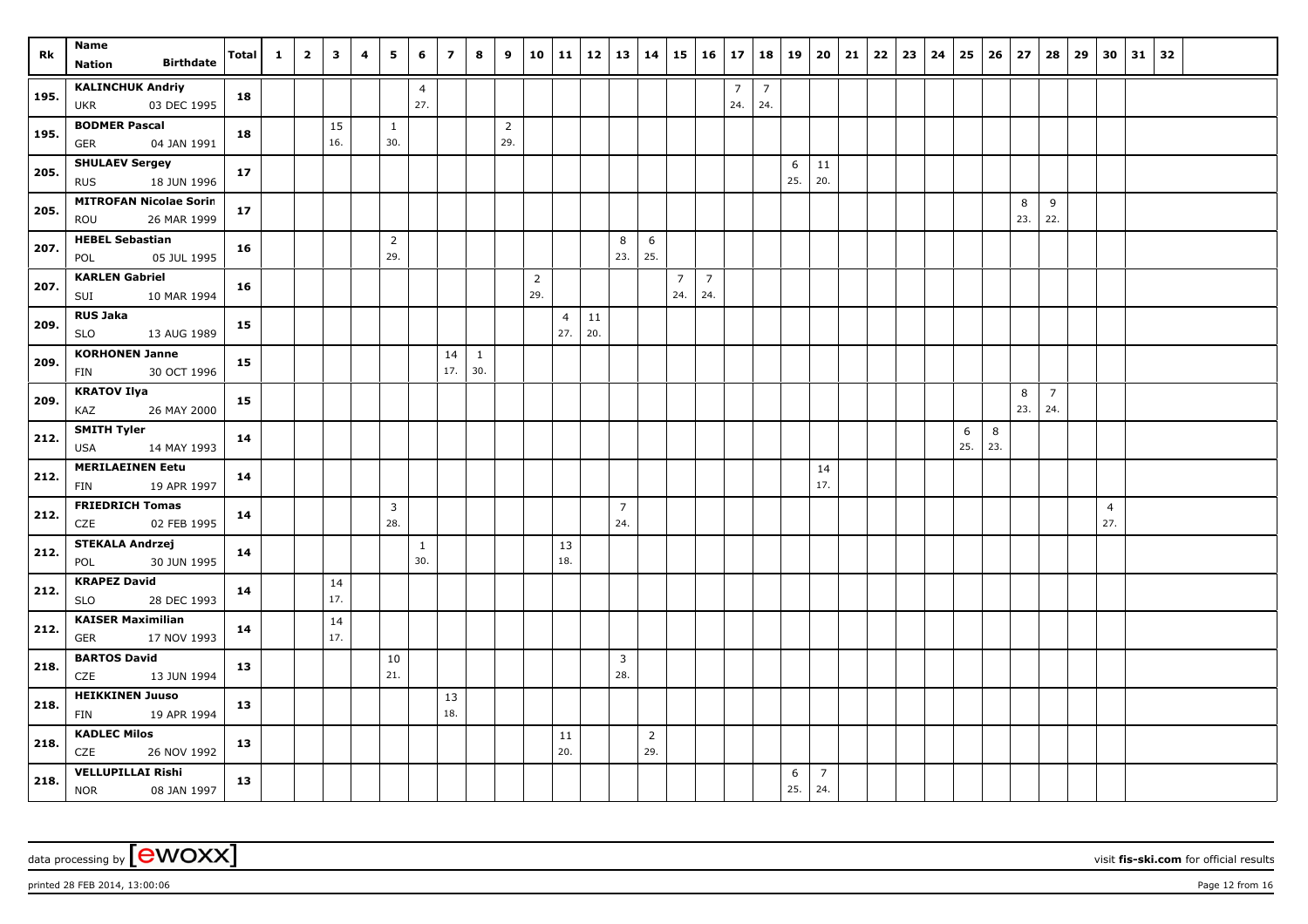| Rk   | Name                                                      | <b>Total</b> | $\mathbf{1}$ | $\overline{2}$ | $\overline{\mathbf{3}}$ | 4 | 5 | 6         | $\overline{z}$ | 8                     | 9 | 10 | $11 \mid 12 \mid$ |               |                     |           | $13 \mid 14 \mid 15 \mid 16 \mid 17$ |          | 18 19    |          | 20                    | 21 | $22 \mid 23$ | 24 | 25       | 26       | 27       | 28       | 29        | 30 | 31 | 32 |  |  |
|------|-----------------------------------------------------------|--------------|--------------|----------------|-------------------------|---|---|-----------|----------------|-----------------------|---|----|-------------------|---------------|---------------------|-----------|--------------------------------------|----------|----------|----------|-----------------------|----|--------------|----|----------|----------|----------|----------|-----------|----|----|----|--|--|
|      | <b>Birthdate</b><br><b>Nation</b>                         |              |              |                |                         |   |   |           |                |                       |   |    |                   |               |                     |           |                                      |          |          |          |                       |    |              |    |          |          |          |          |           |    |    |    |  |  |
| 222. | <b>TESOVNIK Jaka</b><br><b>SLO</b><br>29 DEC 1992         | 12           |              |                |                         |   |   |           |                |                       |   |    |                   | $12\,$<br>19. |                     |           |                                      |          |          |          |                       |    |              |    |          |          |          |          |           |    |    |    |  |  |
| 222. | <b>BRUNNER Niklas</b><br>10 JUN 1996<br>GER               | 12           |              |                |                         |   |   |           |                |                       |   |    |                   |               |                     |           |                                      | 6<br>25. | 6<br>25. |          |                       |    |              |    |          |          |          |          |           |    |    |    |  |  |
| 222. | <b>USACHEV Egor</b><br>07 AUG 1991<br><b>RUS</b>          | 12           |              |                |                         |   |   |           | 12<br>19.      |                       |   |    |                   |               |                     |           |                                      |          |          |          |                       |    |              |    |          |          |          |          |           |    |    |    |  |  |
| 222. | <b>ZHAPAROV Radik</b><br>KAZ<br>29 FEB 1984               | 12           |              |                |                         |   |   | 12<br>19. |                |                       |   |    |                   |               |                     |           |                                      |          |          |          |                       |    |              |    |          |          |          |          |           |    |    |    |  |  |
| 226. | <b>VAENSKAE Elias</b><br>FIN<br>20 JUL 1996               | 11           |              |                |                         |   |   |           | 11<br>20.      |                       |   |    |                   |               |                     |           |                                      |          |          |          |                       |    |              |    |          |          |          |          |           |    |    |    |  |  |
| 226. | <b>TROFIMOV Roman- Serg</b><br>19 NOV 1989<br><b>RUS</b>  | 11           |              |                |                         |   |   |           |                | 11<br>20.             |   |    |                   |               |                     |           |                                      |          |          |          |                       |    |              |    |          |          |          |          |           |    |    |    |  |  |
| 226. | <b>LICHY Patrik</b><br>22 SEP 1992<br><b>SVK</b>          | 11           |              |                |                         |   |   |           |                |                       |   |    |                   | 11<br>20.     |                     |           |                                      |          |          |          |                       |    |              |    |          |          |          |          |           |    |    |    |  |  |
| 226. | <b>LAHEURTE Maxime</b><br>FRA<br>20 MAY 1985              | 11           |              |                |                         |   |   |           |                |                       |   |    |                   |               |                     | 11<br>20. |                                      |          |          |          |                       |    |              |    |          |          |          |          |           |    |    |    |  |  |
| 226. | <b>INNGJERDINGEN Christi</b><br><b>NOR</b><br>19 DEC 1996 | 11           |              |                |                         |   |   |           |                |                       |   |    |                   |               |                     |           |                                      |          |          | 9<br>22. | $\overline{2}$<br>29. |    |              |    |          |          |          |          |           |    |    |    |  |  |
| 226. | <b>GUNDERSSON Erik</b><br>02 MAY 1995<br>SWE              | 11           |              |                |                         |   |   |           |                |                       |   |    |                   |               |                     |           |                                      |          |          |          |                       |    |              |    | 5<br>26. | 6<br>25. |          |          |           |    |    |    |  |  |
| 226. | <b>BEDIR Muhammed Ali</b><br>24 MAR 2000<br>TUR           | 11           |              |                |                         |   |   |           |                |                       |   |    |                   |               |                     |           |                                      |          |          |          |                       |    |              |    |          |          | 6<br>25. | 5<br>26. |           |    |    |    |  |  |
| 226. | <b>GRIGORE Adrian</b><br>ROU<br>19 FEB 1996               | 11           |              |                |                         |   |   |           |                |                       |   |    |                   |               |                     |           |                                      |          |          |          |                       |    |              |    |          |          | 5<br>26. | 6<br>25. |           |    |    |    |  |  |
| 234. | <b>BARTOL Tilen</b><br>17 APR 1997<br><b>SLO</b>          | 10           |              |                |                         |   |   |           |                |                       |   |    |                   |               |                     |           |                                      |          |          |          |                       |    |              |    |          |          |          |          | 10<br>21. |    |    |    |  |  |
| 234. | <b>ROGELJ Urban</b><br><b>SLO</b><br>01 JAN 1998          | 10           |              |                |                         |   |   |           |                |                       |   |    |                   | 9<br>22.      | $\mathbf{1}$<br>30. |           |                                      |          |          |          |                       |    |              |    |          |          |          |          |           |    |    |    |  |  |
| 234. | <b>CHAADAEV Petr</b><br><b>RUS</b><br>21 JUL 1987         | 10           |              |                |                         |   |   |           |                | 10<br>21.             |   |    |                   |               |                     |           |                                      |          |          |          |                       |    |              |    |          |          |          |          |           |    |    |    |  |  |
| 234. | <b>OJALA Juho</b><br>FIN<br>17 MAR 1995                   | 10           |              |                |                         |   |   |           | 6<br>25.       | $\overline{4}$<br>27. |   |    |                   |               |                     |           |                                      |          |          |          |                       |    |              |    |          |          |          |          |           |    |    |    |  |  |
| 234. | <b>NORDMAN Janne</b><br>29 MAR 1986<br>FIN                | 10           |              |                |                         |   |   |           | 5<br>26.       | 5<br>26.              |   |    |                   |               |                     |           |                                      |          |          |          |                       |    |              |    |          |          |          |          |           |    |    |    |  |  |
| 239. | <b>NIEMI Sami</b><br><b>FIN</b><br>16 FEB 1991            | 9            |              |                |                         |   |   |           | 9<br>22.       |                       |   |    |                   |               |                     |           |                                      |          |          |          |                       |    |              |    |          |          |          |          |           |    |    |    |  |  |
| 240. | <b>PERSIYANCEV Vladislav</b><br><b>RUS</b><br>25 OCT 1992 | 8            |              |                |                         |   |   |           | 8<br>23.       |                       |   |    |                   |               |                     |           |                                      |          |          |          |                       |    |              |    |          |          |          |          |           |    |    |    |  |  |

printed 28 FEB 2014, 13:00:06 Page 13 from 16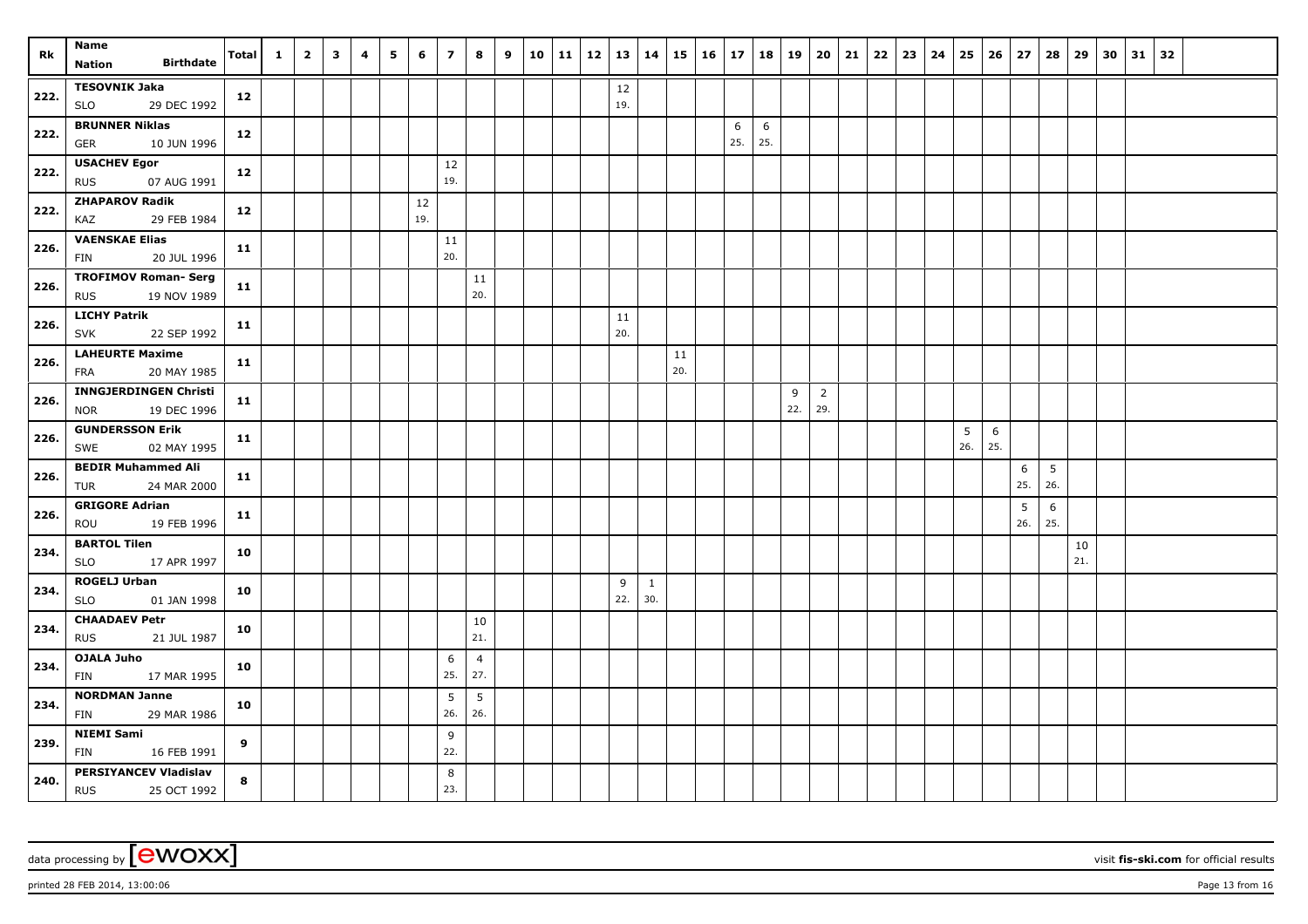| Rk   | Name                                                   | <b>Total</b>            | $\mathbf{1}$ | $\overline{2}$ | $\mathbf{3}$          | 4 | 5 | 6        | $\overline{z}$        | 8 | 9 | 10       | 11 12    |                       | 13   14 |                       |                       | $15 \mid 16 \mid 17$ |          | 18 19                 |                       | 20                    | 21 | 22 | 23 | 24 | 25 | 26 | 27                    | 28                    | 29                  | 30       | 31 | 32 |  |
|------|--------------------------------------------------------|-------------------------|--------------|----------------|-----------------------|---|---|----------|-----------------------|---|---|----------|----------|-----------------------|---------|-----------------------|-----------------------|----------------------|----------|-----------------------|-----------------------|-----------------------|----|----|----|----|----|----|-----------------------|-----------------------|---------------------|----------|----|----|--|
|      | <b>Birthdate</b><br><b>Nation</b>                      |                         |              |                |                       |   |   |          |                       |   |   |          |          |                       |         |                       |                       |                      |          |                       |                       |                       |    |    |    |    |    |    |                       |                       |                     |          |    |    |  |
| 240. | <b>PREVC Domen</b><br><b>SLO</b><br>04 JUN 1999        | 8                       |              |                |                       |   |   |          |                       |   |   | 8<br>23. |          |                       |         |                       |                       |                      |          |                       |                       |                       |    |    |    |    |    |    |                       |                       |                     |          |    |    |  |
| 240. | <b>FRENETTE Peter</b><br>24 FEB 1992<br><b>USA</b>     | 8                       |              |                |                       |   |   |          |                       |   |   |          |          |                       |         |                       |                       |                      |          |                       |                       |                       |    |    |    |    |    |    |                       |                       | 8<br>23.            |          |    |    |  |
| 240. | <b>SPULBER Mihnea Alexan</b><br>11 DEC 2000<br>ROU     | 8                       |              |                |                       |   |   |          |                       |   |   |          |          |                       |         |                       |                       |                      |          |                       |                       |                       |    |    |    |    |    |    | $\overline{4}$<br>27. | $\overline{4}$<br>27. |                     |          |    |    |  |
| 244. | <b>STENSGARD Kristian</b><br>23 JUN 1996<br><b>NOR</b> | $\overline{z}$          |              |                |                       |   |   |          |                       |   |   |          |          |                       |         |                       |                       |                      |          |                       | $\overline{7}$<br>24. |                       |    |    |    |    |    |    |                       |                       |                     |          |    |    |  |
| 244. | <b>MICHALEK Jan</b><br>CZE<br>22 MAY 1996              | $\overline{\mathbf{z}}$ |              |                |                       |   |   |          |                       |   |   |          |          |                       |         | $\overline{7}$<br>24. |                       |                      |          |                       |                       |                       |    |    |    |    |    |    |                       |                       |                     |          |    |    |  |
| 244. | <b>PASICHNYK Stepan</b><br>09 JAN 1998<br><b>UKR</b>   | $\overline{z}$          |              |                |                       |   |   |          |                       |   |   |          |          |                       |         |                       |                       |                      | 5<br>26. | $\overline{2}$<br>29. |                       |                       |    |    |    |    |    |    |                       |                       |                     |          |    |    |  |
| 244. | <b>SCHERRER Marvin</b><br>01 SEP 1993<br>SUI           | $\overline{\mathbf{z}}$ |              |                |                       |   |   |          |                       |   |   |          |          |                       |         |                       | $\overline{2}$<br>29. | 5<br>26.             |          |                       |                       |                       |    |    |    |    |    |    |                       |                       |                     |          |    |    |  |
| 244. | <b>BRADATSCH Sebastian</b><br>GER<br>08 MAY 1996       | $\overline{z}$          |              |                |                       |   |   |          |                       |   |   |          |          | $\overline{7}$<br>24. |         |                       |                       |                      |          |                       |                       |                       |    |    |    |    |    |    |                       |                       |                     |          |    |    |  |
| 244. | <b>TAHKAVUORI Frans</b><br>FIN<br>01 JAN 1992          | $\overline{\mathbf{z}}$ |              |                |                       |   |   |          | $\overline{7}$<br>24. |   |   |          |          |                       |         |                       |                       |                      |          |                       |                       |                       |    |    |    |    |    |    |                       |                       |                     |          |    |    |  |
| 244. | <b>GUGG Florian</b><br>03 JUN 1994<br>AUT              | $\overline{z}$          |              |                | $\overline{7}$<br>24. |   |   |          |                       |   |   |          |          |                       |         |                       |                       |                      |          |                       |                       |                       |    |    |    |    |    |    |                       |                       |                     |          |    |    |  |
| 251. | <b>FUDEL Daniel</b><br>06 AUG 1993<br>GER              | 6                       |              |                | 6<br>25.              |   |   |          |                       |   |   |          |          |                       |         |                       |                       |                      |          |                       |                       |                       |    |    |    |    |    |    |                       |                       |                     |          |    |    |  |
| 251. | <b>STEMBERGER Matija</b><br><b>SLO</b><br>01 JAN 1997  | 6                       |              |                |                       |   |   | 6<br>25. |                       |   |   |          |          |                       |         |                       |                       |                      |          |                       |                       |                       |    |    |    |    |    |    |                       |                       |                     |          |    |    |  |
| 251. | <b>MUMINOV Sabirzhan</b><br>KAZ<br>16 APR 1994         | 6                       |              |                |                       |   |   | 6<br>25. |                       |   |   |          |          |                       |         |                       |                       |                      |          |                       |                       |                       |    |    |    |    |    |    |                       |                       |                     |          |    |    |  |
| 251. | <b>HAHN Julian</b><br>07 NOV 1997<br>GER               | 6                       |              |                |                       |   |   |          |                       |   |   |          |          | 6<br>25.              |         |                       |                       |                      |          |                       |                       |                       |    |    |    |    |    |    |                       |                       |                     |          |    |    |  |
| 251. | <b>GUT Pawel</b><br>05 APR 1997<br>POL                 | 6                       |              |                |                       |   |   |          |                       |   |   |          | 5<br>26. |                       |         |                       |                       |                      |          |                       |                       |                       |    |    |    |    |    |    |                       |                       | $\mathbf{1}$<br>30. |          |    |    |  |
| 251. | <b>LAFARGE Geoffrey</b><br>19 DEC 1989<br>FRA          | 6                       |              |                |                       |   |   |          |                       |   |   |          |          |                       |         |                       | 6<br>25.              |                      |          |                       |                       |                       |    |    |    |    |    |    |                       |                       |                     |          |    |    |  |
| 257. | <b>LEJA Krzysztof</b><br>21 FEB 1996<br>POL            | 5                       |              |                |                       |   |   |          |                       |   |   |          |          |                       |         |                       |                       |                      |          |                       |                       |                       |    |    |    |    |    |    |                       |                       |                     | 5<br>26. |    |    |  |
| 258. | <b>FELDOREANU Andrei</b><br>13 APR 2000<br>ROU         | $\overline{\mathbf{4}}$ |              |                |                       |   |   |          |                       |   |   |          |          |                       |         |                       |                       |                      |          |                       |                       |                       |    |    |    |    |    |    | $\overline{4}$<br>27. |                       |                     |          |    |    |  |
| 258. | <b>IPUNEN Marko</b><br>FIN<br>27 SEP 1992              | $\overline{\mathbf{4}}$ |              |                |                       |   |   |          |                       |   |   |          |          |                       |         |                       |                       |                      |          |                       |                       | $\overline{4}$<br>27. |    |    |    |    |    |    |                       |                       |                     |          |    |    |  |

printed 28 FEB 2014, 13:00:06 Page 14 from 16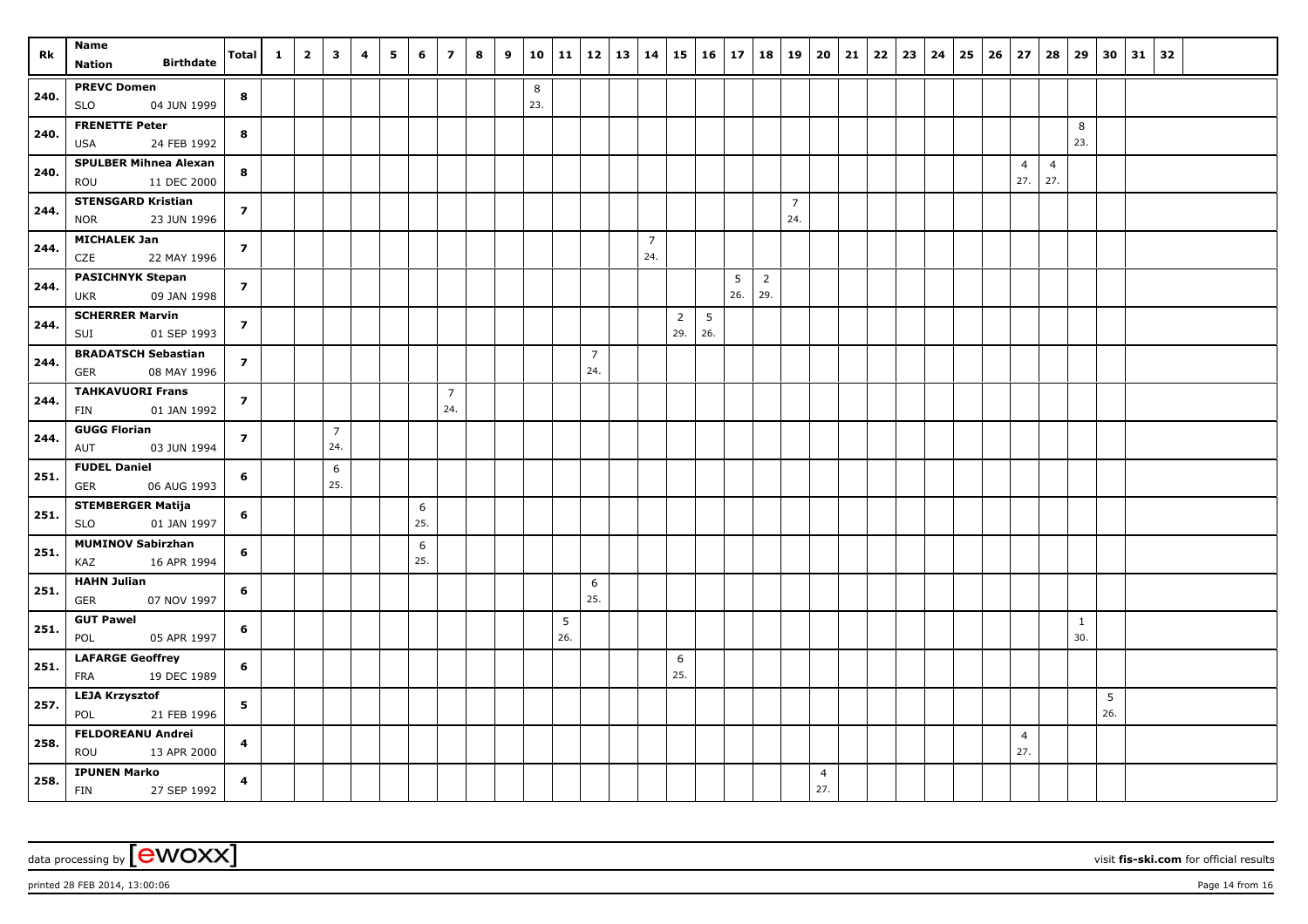|      | Name                                                      |                         | $\mathbf{1}$ | $\overline{2}$ | $\overline{\mathbf{3}}$ | 4        | 5                     | 6 | $\overline{z}$        | 8                     | 9 | 10 | 11 12                 |                       |                       | 13   14   15   16   17 |                       | 18       | 19                    | 20 | 21 | $22 \mid 23$ | 24 | 25 | 26 | 27                    | 28                    | 29 | 30                    | 31 | 32 |  |  |
|------|-----------------------------------------------------------|-------------------------|--------------|----------------|-------------------------|----------|-----------------------|---|-----------------------|-----------------------|---|----|-----------------------|-----------------------|-----------------------|------------------------|-----------------------|----------|-----------------------|----|----|--------------|----|----|----|-----------------------|-----------------------|----|-----------------------|----|----|--|--|
| Rk   | <b>Birthdate</b><br><b>Nation</b>                         | <b>Total</b>            |              |                |                         |          |                       |   |                       |                       |   |    |                       |                       |                       |                        |                       |          |                       |    |    |              |    |    |    |                       |                       |    |                       |    |    |  |  |
| 258. | <b>SOUKUP Matthew</b><br>31 AUG 1997<br>CAN               | $\overline{\mathbf{4}}$ |              |                |                         |          |                       |   |                       |                       |   |    |                       |                       |                       |                        |                       | 4<br>27. |                       |    |    |              |    |    |    |                       |                       |    |                       |    |    |  |  |
| 258. | PRZYBYLA Jakub<br>POL<br>18 JAN 1994                      | 4                       |              |                |                         |          |                       |   |                       |                       |   |    |                       |                       | $\overline{4}$<br>27. |                        |                       |          |                       |    |    |              |    |    |    |                       |                       |    |                       |    |    |  |  |
| 258. | LOUKASMAEKI Wili<br>27 MAY 1997<br>FIN                    | $\overline{\mathbf{4}}$ |              |                |                         |          |                       |   | $\overline{4}$<br>27. |                       |   |    |                       |                       |                       |                        |                       |          |                       |    |    |              |    |    |    |                       |                       |    |                       |    |    |  |  |
| 258. | <b>BRAATANE Sondre Vesto</b><br><b>NOR</b><br>18 MAR 1996 | 4                       |              |                |                         |          | $\overline{4}$<br>27. |   |                       |                       |   |    |                       |                       |                       |                        |                       |          |                       |    |    |              |    |    |    |                       |                       |    |                       |    |    |  |  |
| 264. | <b>LEITNER Patrick</b><br>AUT<br>17 JAN 1996              | $\mathbf{3}$            |              |                |                         | 3<br>28. |                       |   |                       |                       |   |    |                       |                       |                       |                        |                       |          |                       |    |    |              |    |    |    |                       |                       |    |                       |    |    |  |  |
| 264. | <b>VODAN Gasper</b><br>13 DEC 1991<br><b>SLO</b>          | 3                       |              |                | $\mathbf{3}$<br>28.     |          |                       |   |                       |                       |   |    |                       |                       |                       |                        |                       |          |                       |    |    |              |    |    |    |                       |                       |    |                       |    |    |  |  |
| 264. | <b>SOKOLENKO Konstantin</b><br>KAZ<br>09 NOV 1987         | $\mathbf{3}$            |              |                |                         |          |                       |   |                       | $\overline{3}$<br>28. |   |    |                       |                       |                       |                        |                       |          |                       |    |    |              |    |    |    |                       |                       |    |                       |    |    |  |  |
| 264. | <b>LOEFFLER Tobias</b><br>19 JUL 1994<br>GER              | $\mathbf{3}$            |              |                |                         |          |                       |   |                       |                       |   |    |                       | $\overline{3}$<br>28. |                       |                        |                       |          |                       |    |    |              |    |    |    |                       |                       |    |                       |    |    |  |  |
| 264. | YAKIBYUK Igor<br>02 JAN 1995<br>UKR                       | $\mathbf{3}$            |              |                |                         |          |                       |   |                       |                       |   |    |                       |                       |                       |                        | $\overline{3}$<br>28. |          |                       |    |    |              |    |    |    |                       |                       |    |                       |    |    |  |  |
| 264. | <b>BAKKE Edvart Myrvang</b><br>17 APR 1996<br><b>NOR</b>  | $\mathbf{3}$            |              |                |                         |          |                       |   |                       |                       |   |    |                       |                       |                       |                        |                       |          | $\overline{3}$<br>28. |    |    |              |    |    |    |                       |                       |    |                       |    |    |  |  |
| 264. | <b>MITEV Evelin</b><br>05 MAY 1998<br><b>BUL</b>          | $\mathbf{3}$            |              |                |                         |          |                       |   |                       |                       |   |    |                       |                       |                       |                        |                       |          |                       |    |    |              |    |    |    |                       | $\overline{3}$<br>28. |    |                       |    |    |  |  |
| 271. | <b>KOLMAKOV Pavel</b><br>KAZ<br>30 APR 1996               | $\overline{2}$          |              |                |                         |          |                       |   |                       |                       |   |    |                       |                       |                       |                        |                       |          |                       |    |    |              |    |    |    | $\overline{2}$<br>29. |                       |    |                       |    |    |  |  |
| 271. | <b>MOCANITA Alexandru</b><br>ROU<br>11 JAN 1996           | $\overline{2}$          |              |                |                         |          |                       |   |                       |                       |   |    |                       |                       |                       |                        |                       |          |                       |    |    |              |    |    |    |                       | $\overline{2}$<br>29. |    |                       |    |    |  |  |
| 271. | <b>SIMOV Daniel</b><br><b>BUL</b><br>28 OCT 1996          | $\overline{2}$          |              |                |                         |          |                       |   |                       |                       |   |    |                       |                       |                       |                        | $\overline{2}$<br>29. |          |                       |    |    |              |    |    |    |                       |                       |    |                       |    |    |  |  |
| 271. | <b>BALANDA Ruslan</b><br>26 DEC 1992<br><b>UKR</b>        | $\mathbf{2}$            |              |                |                         |          |                       |   |                       |                       |   |    |                       |                       |                       |                        | $\mathbf{1}$<br>30.   | 1<br>30. |                       |    |    |              |    |    |    |                       |                       |    |                       |    |    |  |  |
| 271. | <b>MARTINC Anze</b><br><b>SLO</b><br>21 JAN 1990          | $\overline{2}$          |              |                |                         |          |                       |   |                       |                       |   |    |                       |                       | $\overline{2}$<br>29. |                        |                       |          |                       |    |    |              |    |    |    |                       |                       |    |                       |    |    |  |  |
| 271. | <b>MARTINCIC Gasper</b><br>11 NOV 1992<br><b>SLO</b>      | $\mathbf{2}$            |              |                |                         |          |                       |   |                       |                       |   |    | $\overline{2}$<br>29. |                       |                       |                        |                       |          |                       |    |    |              |    |    |    |                       |                       |    |                       |    |    |  |  |
| 271. | <b>BAER Moritz</b><br><b>GER</b><br>16 MAY 1997           | $\overline{2}$          |              |                |                         |          |                       |   |                       |                       |   |    |                       |                       |                       |                        |                       |          |                       |    |    |              |    |    |    |                       |                       |    | $\overline{2}$<br>29. |    |    |  |  |
| 278. | <b>DE CRIGNIS Alessio</b><br>18 MAY 1990<br>ITA           | $\mathbf{1}$            |              |                |                         |          |                       |   |                       |                       |   |    |                       |                       |                       |                        |                       |          |                       |    |    |              |    |    |    |                       |                       |    | $\mathbf{1}$<br>30.   |    |    |  |  |

printed 28 FEB 2014, 13:00:06 Page 15 from 16